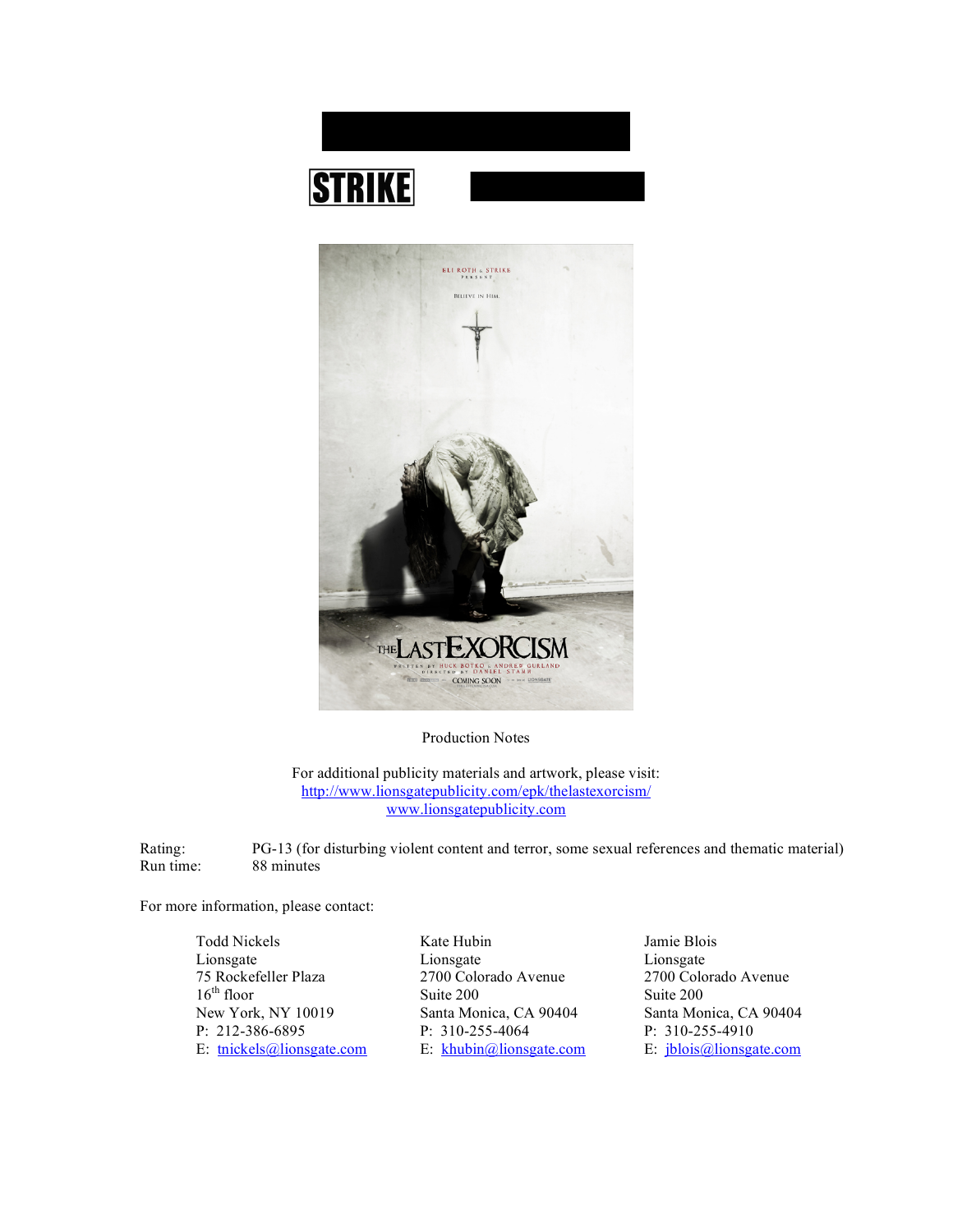Patrick Fabian Cotton Marcus<br>Ashley Bell Sweetzer Caleb Landry Jones Caleb Sweetzer

# **Cast Character**

Ashley Bell<br>
Iris Bahr<br>
Iris Reisen<br>
Iris Reisen Iris Reisen Louis Herthum Louis Sweetzer

# **The Filmmakers**

| Directed by                | Daniel Stamm          |
|----------------------------|-----------------------|
| Written by                 | Huck Botko &          |
|                            | <b>Andrew Gurland</b> |
| Produced by                | Eric Newman           |
|                            | Eli Roth              |
| Produced by                | Marc Abraham          |
|                            | Thomas A. Bliss       |
| <b>Executive Producers</b> | Huck Botko            |
|                            | <b>Andrew Gurland</b> |
| <b>Executive Producers</b> | Phil Altmann          |
|                            | Ron Halpern           |
| Co-Producers               | Patty Long            |
|                            | Gabrielle Neimand     |
| Director of Photography    | Zoltan Honti          |
| <b>Production Designer</b> | Andrew Bofinger       |
| Editor                     | Shilpa Khanna         |
| Costume Designer           | Shauna Leone          |
| Music by                   | Nathan Barr           |
| Casting by                 | Lauren Bass           |
|                            |                       |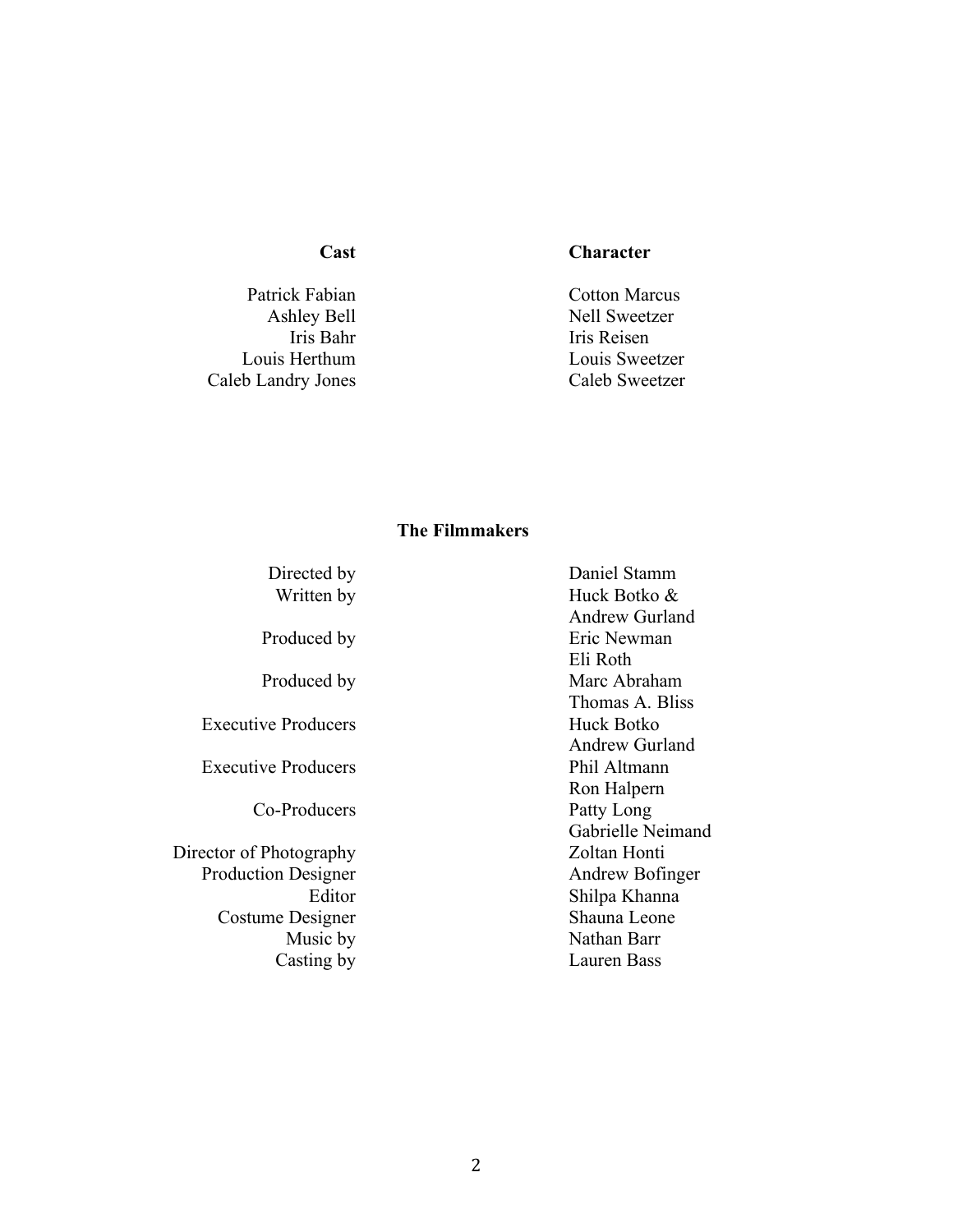## **SYNOPSIS**

When he arrives on the rural Louisiana farm of Louis Sweetzer, the Reverend Cotton Marcus expects to perform just another routine "exorcism" on a disturbed religious fanatic. An earnest fundamentalist, Sweetzer has contacted the charismatic preacher as a last resort, certain his teenage daughter Nell is possessed by a demon who must be exorcized before their terrifying ordeal ends in unimaginable tragedy.

Buckling under the weight of his conscience after years of parting desperate believers with their money, Cotton and his crew plan to film a confessionary documentary of this, his last exorcism. But upon arriving at the already blood drenched family farm, it is soon clear that nothing could have prepared him for the true evil he encounters there. Now, too late to turn back, Reverend Marcus' own beliefs are shaken to the core when he and his crew must find a way to save Nell – and themselves – before it is too late.

THE LAST EXORCISM is written by Huck Botko & Andrew Gurland and directed by Daniel Stamm. It is produced by Eric Newman, Eli Roth, Marc Abraham and Thomas A. Bliss. Strike Entertainment and STUDIOCANAL present an Arcade Pictures production.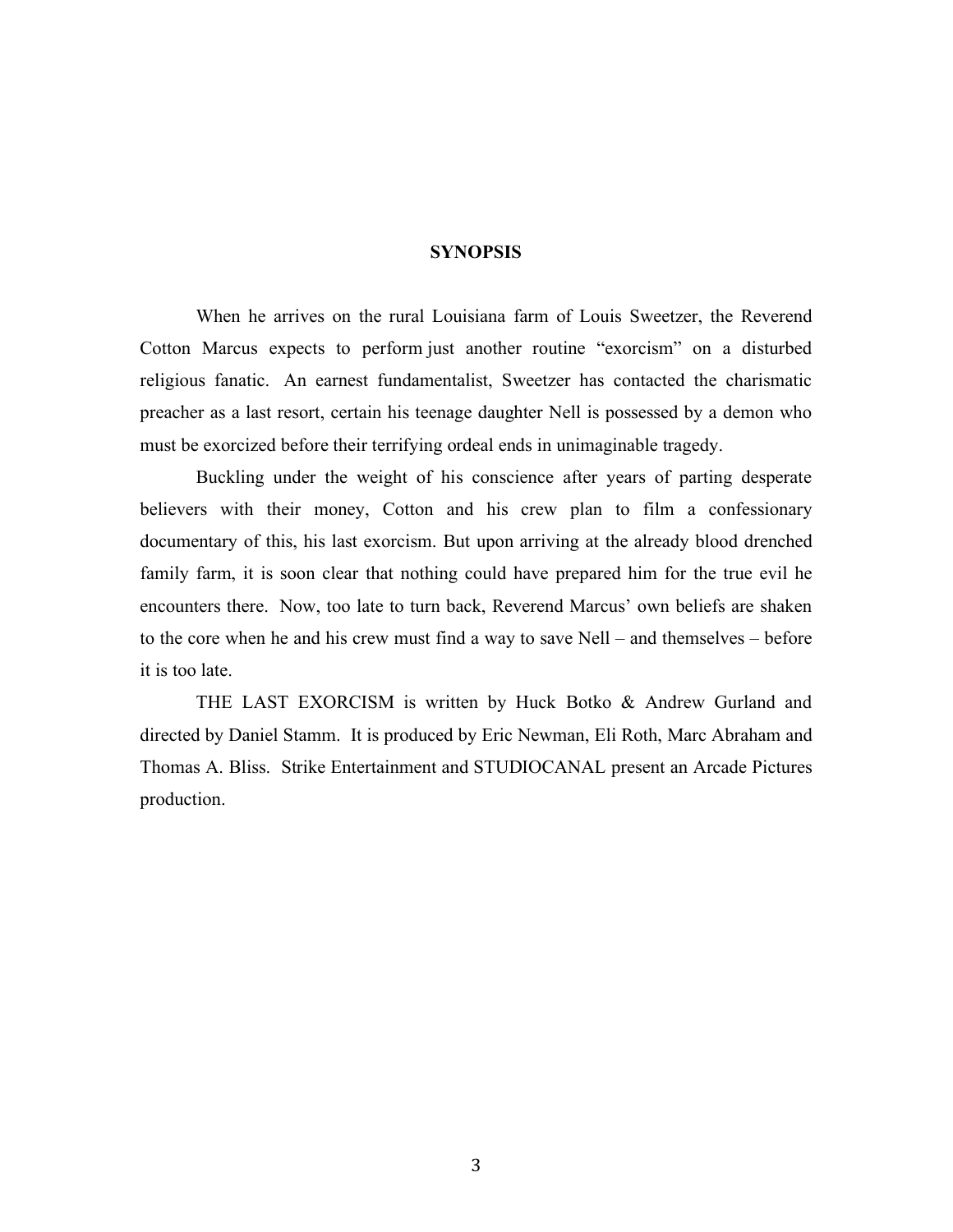## **ABOUT THE PRODUCTION**

Whether practiced by Catholic priests, evangelical ministers or Episcopal charismatics, the ancient rite of exorcism is alive and well in the new millennium, with many academics and practitioners stating in recent years that its practice is actually on the rise. The results of a 2005 Gallup poll found that 42% of Americans believe in possession by the devil. Last year, the Archdiocese of Chicago appointed its first full-time exorcist in its 160-year history; and in New York, a group of four priests have officially investigated about forty cases of suspected possession every year since 1995. Father James LeBar, the former exorcist for the Archdiocese of New York, recently claimed that one in every ten Catholics in the United States has either witnessed or been part of an exorcism. "Ten years ago I had no cases," he reported, "and now I have three hundred."

The growing trend has reached the highest levels of the Vatican. Amid the Catholic Church's concerns about growing worldwide interest in Satanism and the occult, Father Gabriele Amorth, the Vatican's chief exorcist for 25 years, announced an initiative supported by Pope Benedict XVI to "fight the Devil head-on" by training hundreds of priests as exorcists. Many now attend the Vatican-backed Regina Apostolorum Pontifical University, a conservative Catholic University on the outskirts of Rome, which offers a specialized curriculum on exorcism for priests.

In the evangelical arena, popular pastors like Bob "The Real Exorcist" Larson in South Carolina and Tom Brown in El Paso, Texas consult on or perform hundreds of exorcisms every year. Michael Cuneo, a professor of sociology at Fordham University, reports, "By conservative estimates, there are at least five or six hundred evangelical exorcism ministries in operation today, and quite possibly two or three times this many." In the last two months alone, media outlets have reported on the death of a 4-year-old Russian boy caused by a brutal exorcism rite and on the disturbing rise of child exorcisms by evangelists across Africa.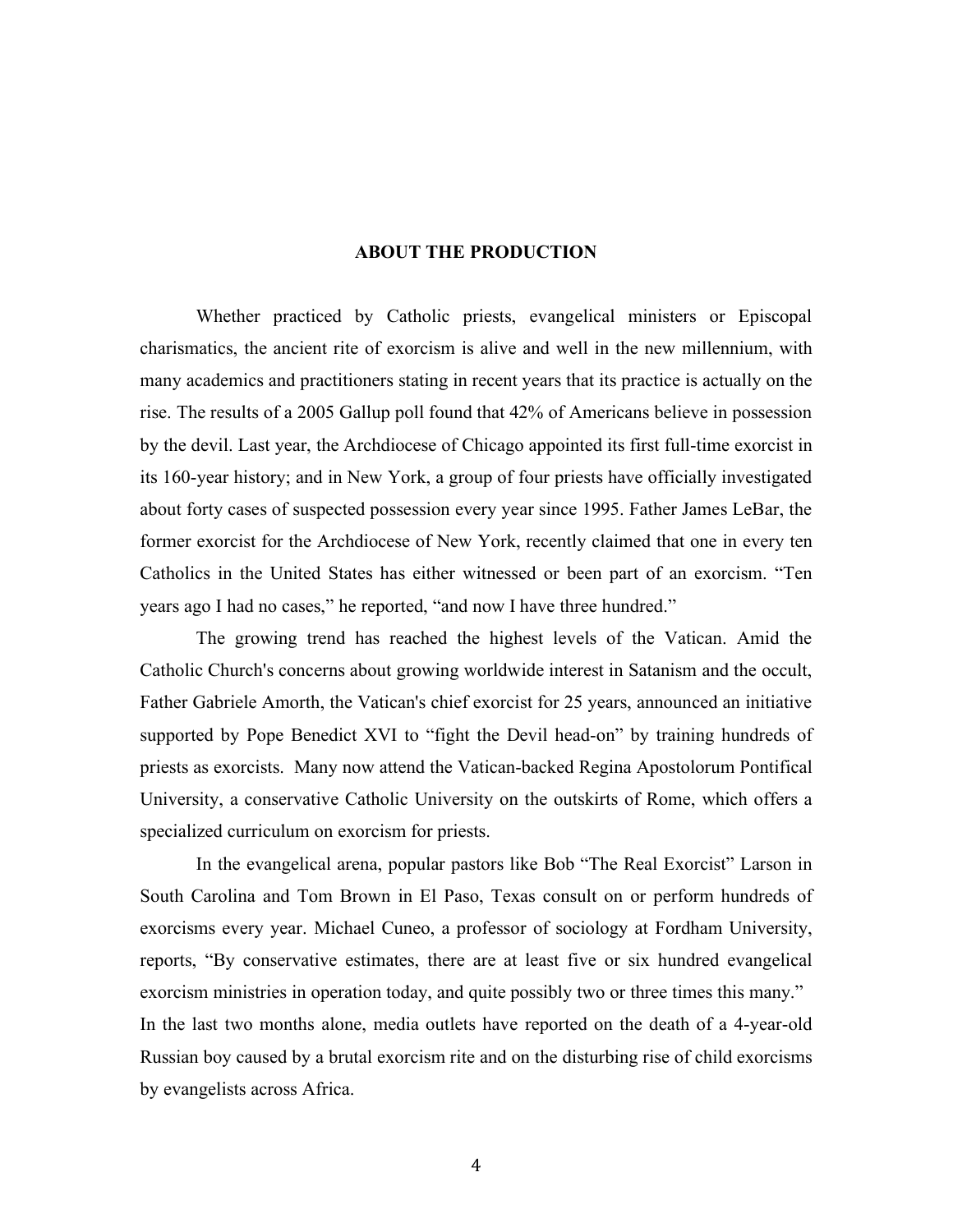Are these exorcisms real? Is demonic possession a reality, or is it simply a symptom of overwrought religious fanaticism or mental illness? Lionsgate's release of THE LAST EXORCISM examines these questions from a skeptic's point of view with the story of Reverend Cotton Marcus. Raised a true believer in the evangelical faith, Reverend Marcus has spent over twenty-five years conducting exorcisms he's known were fake. Wanting to come clean, he lets a documentary film crew in on the tricks of his trade while he performs one last exorcism on Nell, a Louisiana farm girl…only to find himself face to face for the first time with evil incarnate.

"Throughout the film the question is: Is it supernatural or is it human evil? Is Nell schizophrenic or is she possessed?" says director Daniel Stamm. "That to me is the interesting question. The film is about faith, the role faith plays in your life and what that does to you – how it can help you, and how it can destroy you."

"The film is about how you perceive good and evil," adds Patrick Fabian, who stars as Reverend Cotton. "It's about what your convictions are and if they'll come through for you when you need them most."

THE LAST EXORCISM began with producer Eric Newman's interest in making a film about demonic possession that hewed closely to reality. He approached writers Andrew Gurland and Huck Botko, whose previous feature, MAIL ORDER WIFE, used an effective faux-documentary style that was the perfect stylistic match for Newman's story idea. As they developed the script, Gurland and Botko were inspired by a famous 1970s documentary entitled MARJOE. Explains Gurland, "MARJOE is about a preacher who allows a documentary to be made about him, and he takes you behind the curtain and let's you see how the whole thing is a fraud. He doesn't believe in it and he's trying to get out of it. We thought that would be a good beginning for the story."

While THE LAST EXORCISM's primary aim is to terrify audiences, Gurland and Botko remained committed to creating a dramatically compelling story. "We wanted the movie to work even if it was just a straight documentary, even before we got into the supernatural stuff," says Gurland. "We thought it would be a good documentary to show behind the curtain of a guy who's doing phony exorcisms – and if it were just that movie and there were no supernatural elements then it would still be a good movie. So we tried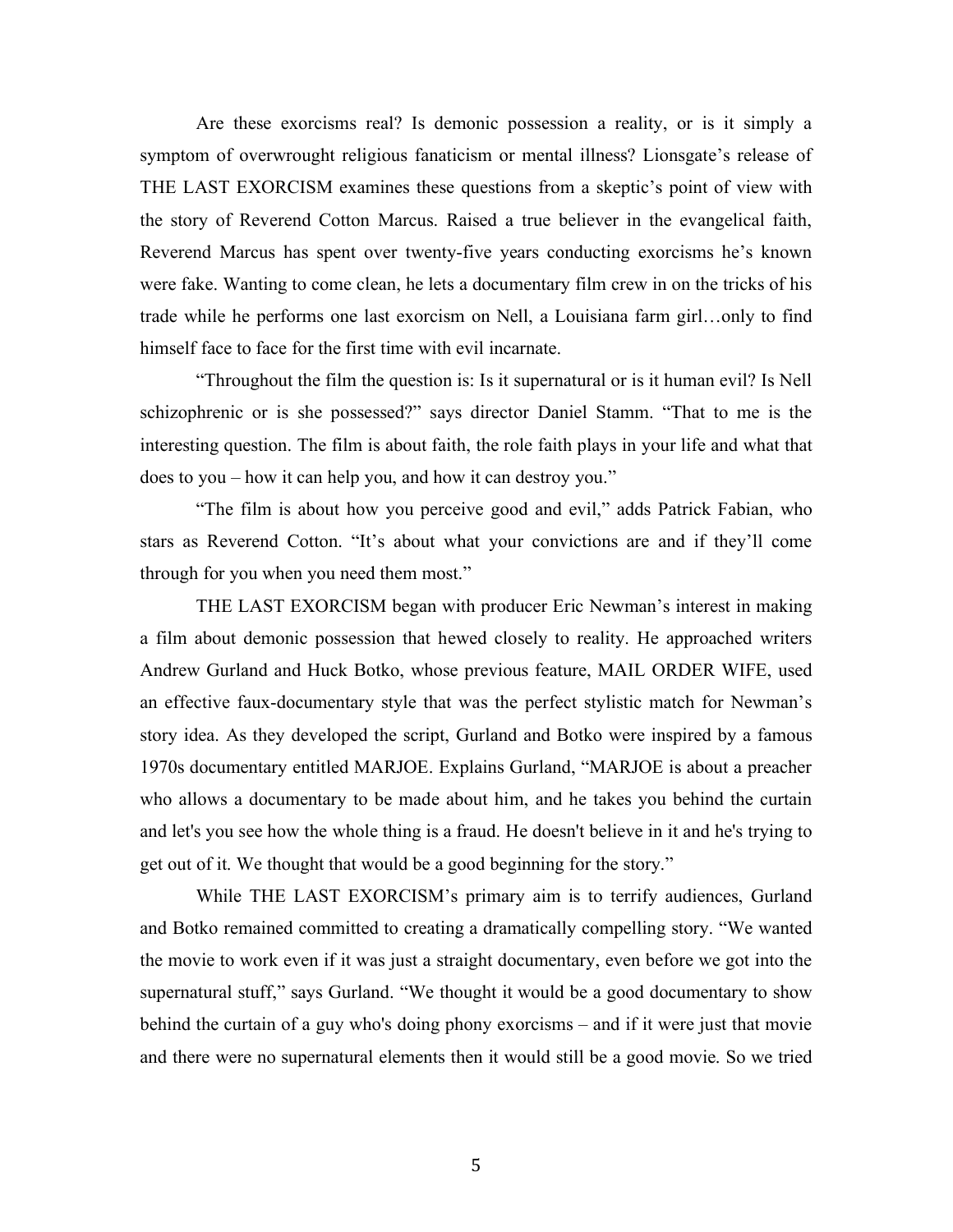to approach it like that: what would be a good documentary and then how could we twist out of that."

According to the writers, THE LAST EXORCISM's documentary style also afforded them more creative freedom. "Truth is stranger than fiction," Botko explains. "We get away with a lot of things that we can't when it's a regular narrative, which has its three-act structure and cues that everyone has come to expect. In a documentary you can do stuff that in a regular movie people would say was too weird or too strange."

Producer Eli Roth, who is also an actor and director (INGLORIOUS BASTERDS, HOSTEL), immediately agreed to partner with Eric Newman upon reading the finished script. "It was one of the scariest, most original scripts I've ever read," he reports. "I literally could not put it down and had chills all the way through. I loved the idea that it was a film about debunking exorcisms, showing that it's all fake, and slowly realizing there are forces far greater than your comprehension and that you shouldn't mess with them. It kept me guessing all the way through."

In search of an appropriate director, Newman and Roth were drawn to the burgeoning talents of director Daniel Stamm, whose previous film, A NECESSARY DEATH, was an award-winning, documentary-styled narrative picture. "Daniel's film was really incredible in terms of its reality and the performances," says Newman. "It's a different kind of a movie – much more of a psychological exercise. But it demonstrated that he could work in this style as well as anyone."

While Stamm's aptitude in the realm of psychological terror was apparent, the horror genre was new ground for the director. "A lot of the horror scenes were new to me," Stamm says, "so that was kind of challenging from a technical point of view. The most exciting scenes to shoot were the character-based ones, where you can have the actor just go and you don't know what the outcome is going to be. You get something different every time you do it."

Stamm believes that the awareness of the camera within the world of the film, a hallmark of documentary filmmaking, is a critical component to the success of the film's realism. He says, "The cameraman actually exists in the film as a character, and represents the audience, which I really love because it forces the audience into an intimacy with what's going on that sometimes may be uncomfortable. And I think for a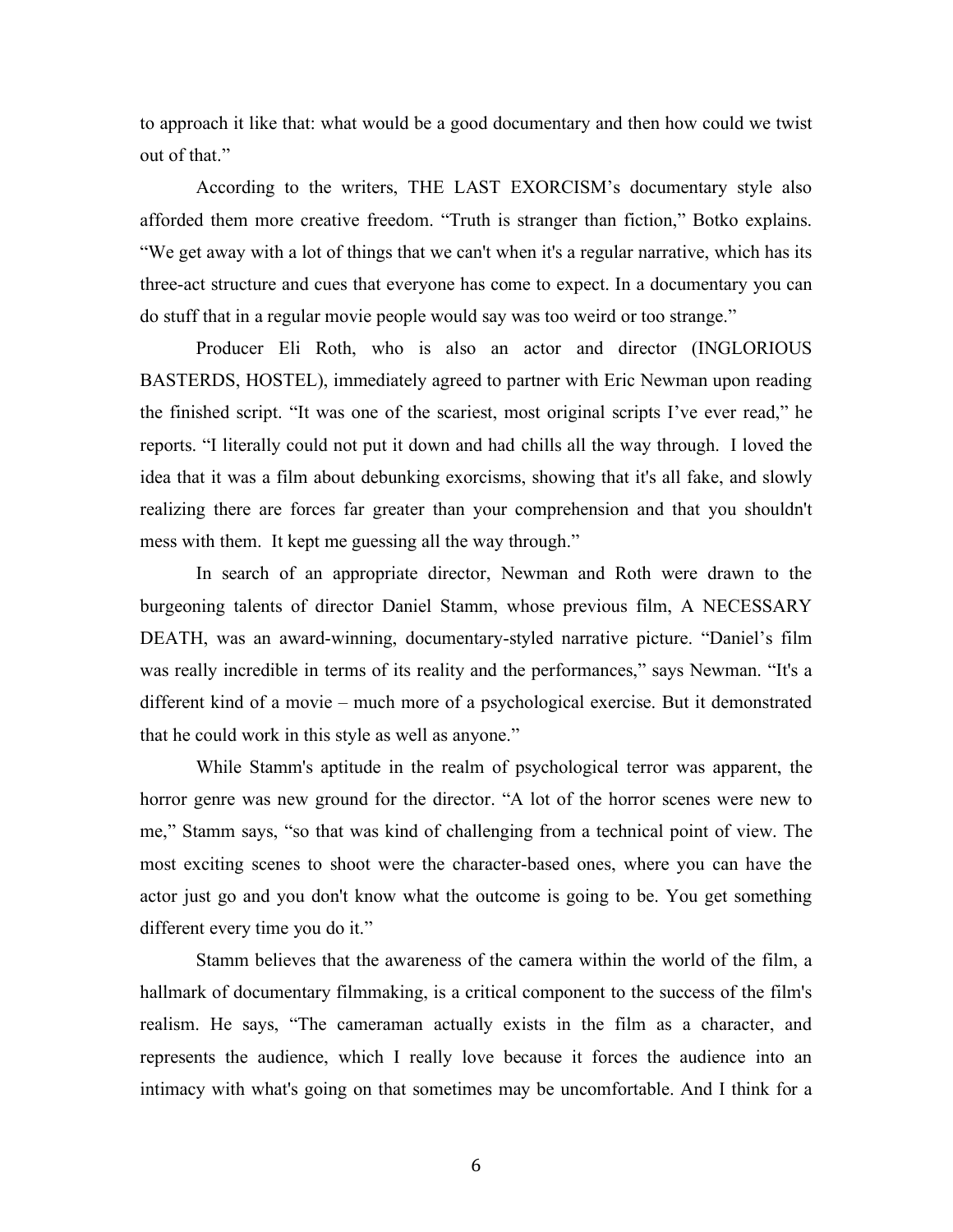horror movie that's brilliant, when you get the audience closer than they would ever want to be." He adds, "In a normal narrative film you probably wouldn't go to that extreme close-up as we're doing in the documentary style. So we're in people's faces much more than they're used to, which I think really helps with the intensity."

In preparation for the shoot, actors Patrick Fabian ("Veronica Mars," "Big Love") and Ashley Bell ("United States of Tara") studied footage of actual exorcisms in order to avoid resorting to pop culture clichés of what an exorcism looks like. Says Stamm, "We didn't want to try to imitate movies like THE EXORCIST. We wanted to give the fans of the genre something new and fresh, a new spin on things, rather than to repeat old clichés."

"We wanted our exorcism to feel raw, real and fresh, like you are truly in the room with someone who could be possessed," adds Roth. "What you see is one-hundred percent Ashley Bell – we did not use any makeup, CGI, or special effects in her scenes, it's all her doing everything you see, down to the bulging veins on her neck and the back bends."

Keeping the question alive as to whether demonic possession is possible or not, Bell also examined a range of psychological disorders as possible explanations for Nell's behavior. "I looked into post-traumatic stress disorder and various manias," she says. "But I kept coming back to those tapes of real exorcisms I heard. You'd be listening to what you recognized as people, and then all at once you'd hear a sound that was neither male or female, human or animal. You'd just get chills."

During production, Stamm maintained a tightly sealed set to foster a sense of intimacy for the actors. "We had no one in the room,' he says. "There was only one monitor on the set. There was no video village where people were watching, so the actors knew there weren't fifty eyes on them."

He also had the actors perform more takes than usual, sometimes to the point of exhaustion. "I try to throw the actors into the scene so that they come up with things that I would never come up with," says the director. "I let them be themselves and just react. We do a lot of takes, and what really works for me is to do so many that they get tired and upset or annoyed. Because then you get some raw emotions that show really well on screen. We'll do fifteen or twenty takes to get that."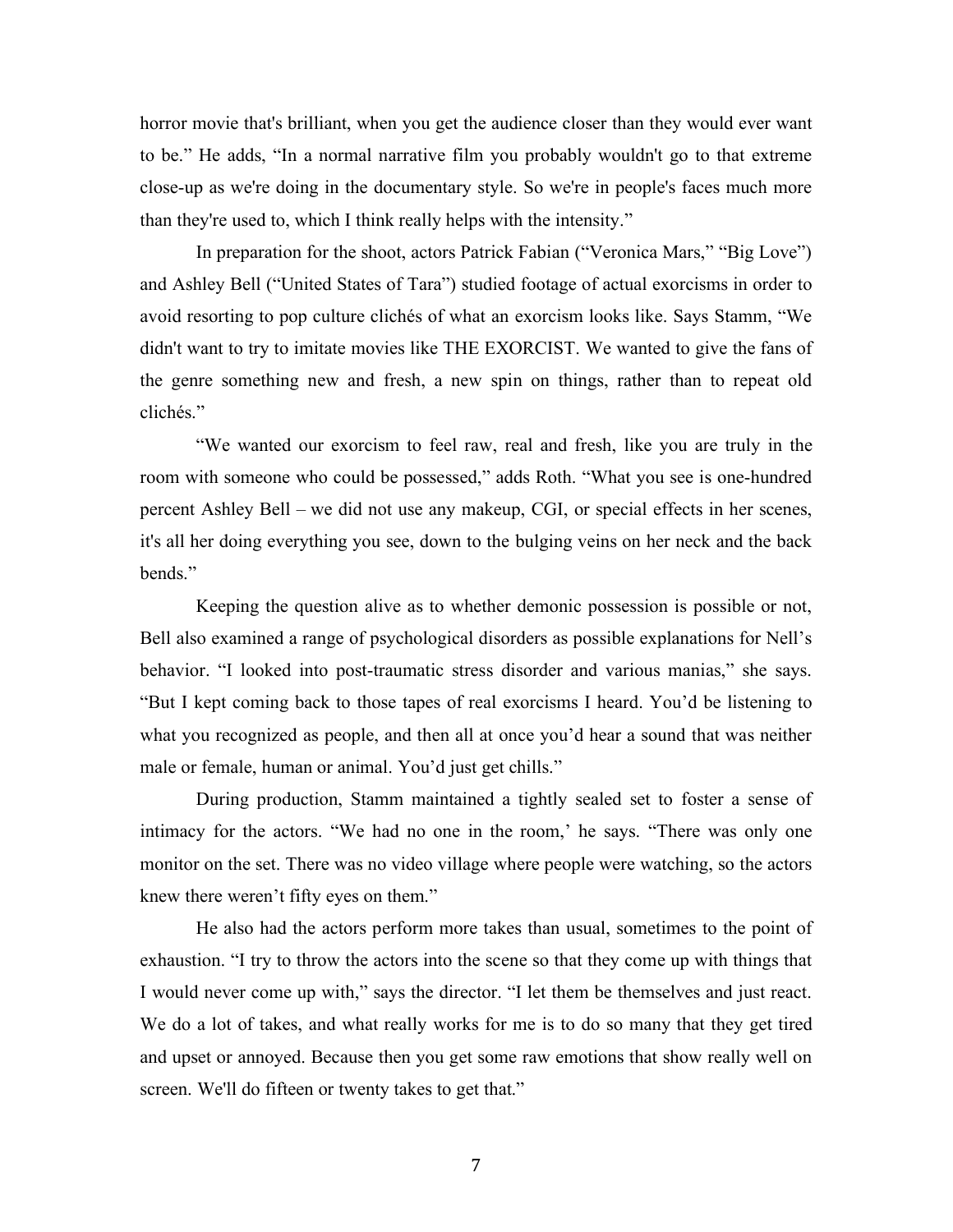"Daniel really knows just how far to push the actors and how to get the best out of them," adds Roth. "He's also got a very dark sense of humor and knows how to mine scary moments from humor, and humor from scary moments. He's an incredible talent."

Improvisation was encouraged on the set, with Stamm allowing the actors to follow their impulses and develop their characters in unexpected ways. "The most important thing to me," says the director, "is that the actors develop their own character flavor, which is the same style I worked on in my last film."

 According to producer Marc Abraham, Stamm's strength as a director kept the story and characters on track even when the script was deviated from. "His point of view is so strong and because of that, actors trust him a lot," he says.

 "It was exhausting," remembers Fabian. "Coming up with new stuff when it was called for was really hard and sometimes it was unnerving. But Daniel managed to strip us down to our real instincts without us realizing it. In retrospect, I realize he was so clear in every moment during production about the film he was building."

 "As an actor, to have that many opportunities to try things was a gift," says Bell. "And Daniel was so responsive to us and always asked our opinions. You go through your whole life praying for that kind of experience."

"Both Patrick Fabian and Ashley Bell are incredibly sympathetic. You like them immediately," avows Roth. "Patrick's so funny that we like Cotton right away even though he's phony. Ashley at first appears like a scared rabbit. So when she turns it's all the more shocking – you really can't believe it's her. Her range as an actor both emotionally and physically is so spectacular she can charm you one moment and horrify you the next."

THE LAST EXORCISM was filmed on location in rural Louisiana in a real farmhouse, surrounded by alligators, snakes and vermin. The history of the house allowed for a degree of verisimilitude that would otherwise have been a struggle to attain through fabrication. Production designer Andrew Bofinger found that much of his work was already done for him. "The house itself already had that creepy feel," he explains. "And it was already furnished with one-hundred-year-old armoires and antique furniture to choose from."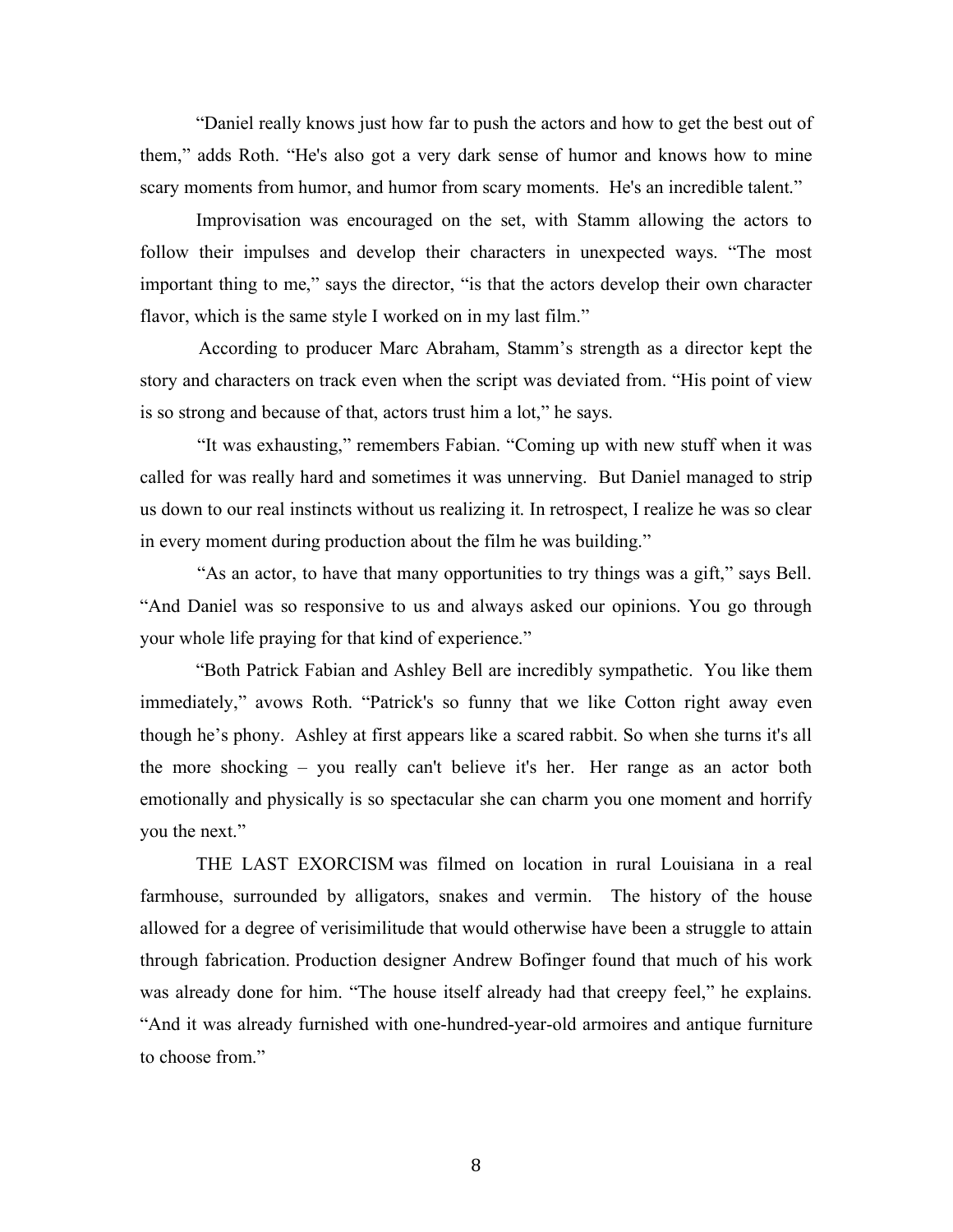In order to heighten the intensity of the horror that occurs in the upstairs rooms, Stamm and Bofinger chose a backdrop of orange colors while maintaining cool tones in the downstairs rooms of the house. "We wanted a drastic contrast in colors between the two floors," he reports.

Through the use of set decoration and design, Bofinger also tried to communicate information about the characters that isn't immediately apparent in the script. "With Nell, we wanted to indicate her sense of isolation from the community," he says. "She's sixteen and it's been about six years since her mom has passed, so we tried to make her room feel almost as if it were a ten-year-old girl's who hasn't developed or grown." While Reverend Cotton is shown to be a bogus showman, Bofinger took a different approach when designing Cotton's office. He explains, "I wanted to give the feel that it was his sanctuary, where he still has his childhood dreams."

For Stamm, working with the two other principal mood-makers, cinematographer Zoltan Honti and editor Shilpa Khanna, was second-nature. "Zoltan, Shilpa and I have worked to together since our first student film at AFI," he says. "We worked for three years together on our previous feature. We know each other's tastes. There's a lot of stuff we don't have to talk about. We just know the shorthand."

Stamm adds, "In a documentary, you're constructing the story in editing, and we wanted to simulate that as much as possible so that the finished film didn't feel written. We wanted it to seem as if it were culled from hundreds of hours of footage, which actually it was."

"I was shocked at how Daniel put the film together," admits Bell, "both in the way he constructed the film and how masterfully he manipulates the audience's expectations."

"The content of the film, on a micro-level, changed constantly," reports Newman. "But on a macro-level, it hasn't changed much from its original design. It's very much the movie that was originally conceived, which speaks to Daniel Stamm's ability to render it. The actors and the filmmaker really took the film to a level we hoped for but couldn't have imagined."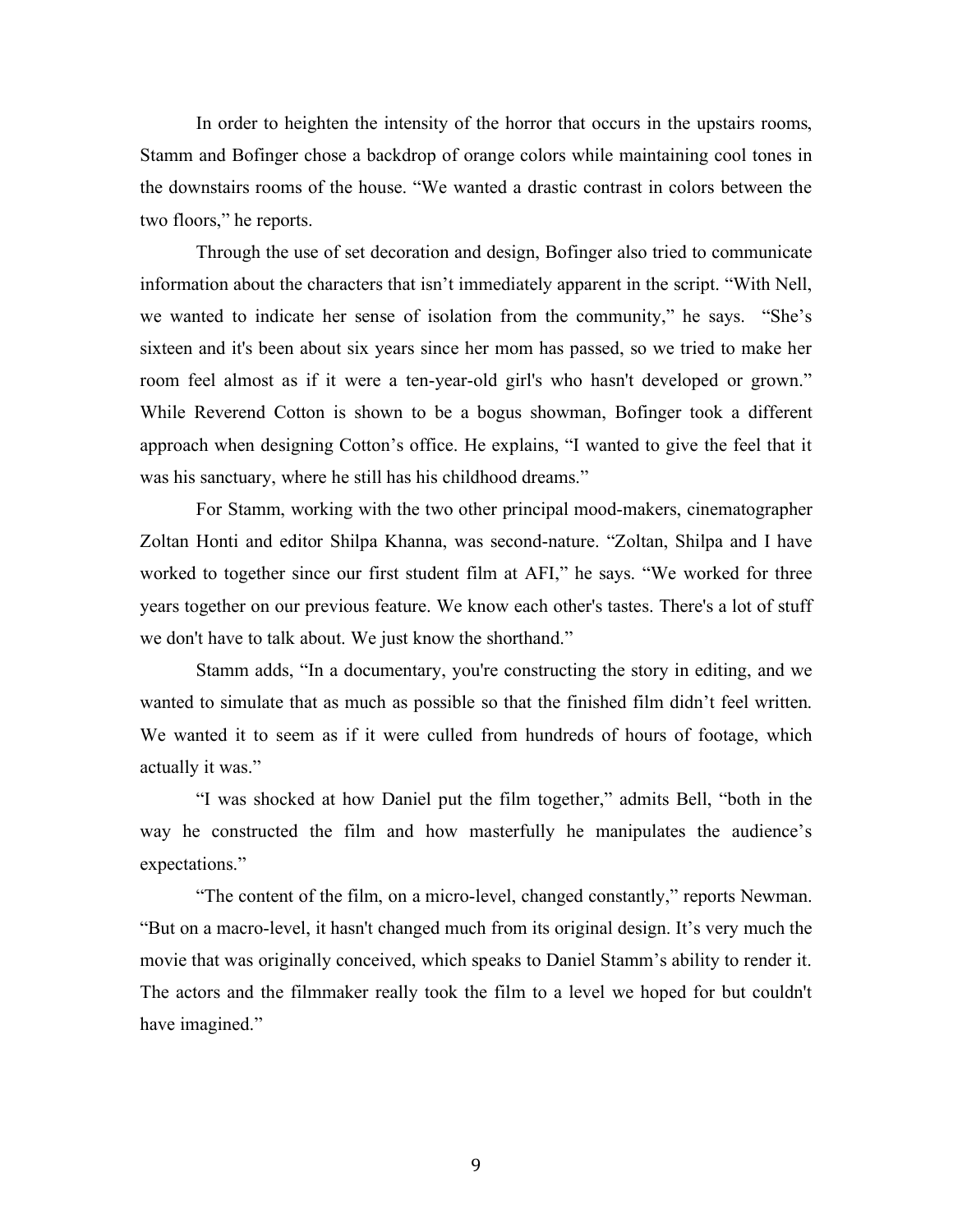#### ABOUT THE CAST

**PATRICK FABIAN** (Cotton Marcus) is an eighteen-year acting veteran with over 72 television titles, multiple film credits and many stage roles to his name. He can next be seen in the Teen Nick series "Gigantic," premiering in October 2010. The show, billed as "Entourage" for teens, follows the privileged children of Hollywood's elite. Fabian stars as 'John Moore,' a Hollywood mega-star dad to daughter 'Anna' (played by Grace Gummer, real life daughter of Meryl Streep).

Fabian recently received critical recognition from his role as 'Ted Price' on seasons three and four of HBO's "Big Love." Recurring roles also include "Veronica Mars," "Joan of Arcadia," "The Education of Max Bickford," "24," and guest spots on "The Mentalist,""Burn Notice," "NCIS," "Friends,""Pushing Daises," "Will & Grace" and he has worked with everyone from Angela Landsbury to Xena. He is fondly recognized as 'Professor Jeremiah Laskey' from "Saved by the Bell: The College Years."

Fabian's theatre work in New York includes The Food Chain (Robert Falls, dir), Humpty Dumpty (Jo Bonney, dir), and the National Tour of Six Degrees of Separation (Jerry Zaks, dir). Here in Los Angeles, his work includes Diva (David Lee, dir) and Dinner With Friends (Brian Kite, dir).

A Pennsylvania native, Fabian attended Penn State University and received his Bachelor of Fine Arts in Performance. He moved to California where he earned a Master's Degree from California State University, Long Beach. He recently served on the Hollywood Board of the Screen Actors Guild.

In his spare time, Fabian likes to stay active by riding his horse, Maria, competing in triathlons, playing volleyball, tennis and snowboarding. He lives with wife, singer/comedienne Mandy Steckelberg and their two dogs (a dachshund named Daisy and a shepherd/lab mix named Ruby) in Los Angeles. The couple is expecting their first child in September 2010.

A gifted and eclectic young actress with spirit and quirk, **ASHLEY BELL** (Nell Sweetzer) is swiftly emerging as one of Hollywood's most sought after young talents with a passion for the performing arts and a skill for challenging herself with each role.

Bell can be seen in the comedy STAY COOL opposite Winona Ryder, Hilary Duff, and Mark Polish which premiered at the 2009 Tribeca Film Festival. The film centers around an author (Polish) who returns to his hometown to deliver a commencement address to a class of graduating high school students including the valedictorian (Bell), and has to deal with his feelings for an old flame (Ryder) as well as the advances of a student (Duff) who has the hots for him.

On the small screen, Bell is recognized for her recurring role as "Tonya" on Showtime's Emmy®-winning series "The United States of Tara." Bell played a small-town teenager and friend to Tara's (Toni Collette) daughter Kate (Brie Larson).

In addition to her film and television accomplishments, the versatile actress has been featured in a countless number of plays in Los Angeles and New York City. Bell has been described as a "joy to watch" by Backstage West and as a "scene stealer" by the Los Angeles Times for her portrayal of 'Frankie' in the play Voice of the Prairie at The Colony Theater in Los Angeles. The seasoned theater actress has been featured in an extensive list of drama including Arthur Miller's The Crucible where she played 'Abigail Williams' and Shakespeare's Hamlet where she played 'Ophelia,' a role for which she won Best Actress while studying at Cambridge University in England.

Bell's upbringing certainly had a hand in her talent and passion for the performing arts. Bell's mother, Victoria Carroll is one of the founding members of Hollywood's historic comedy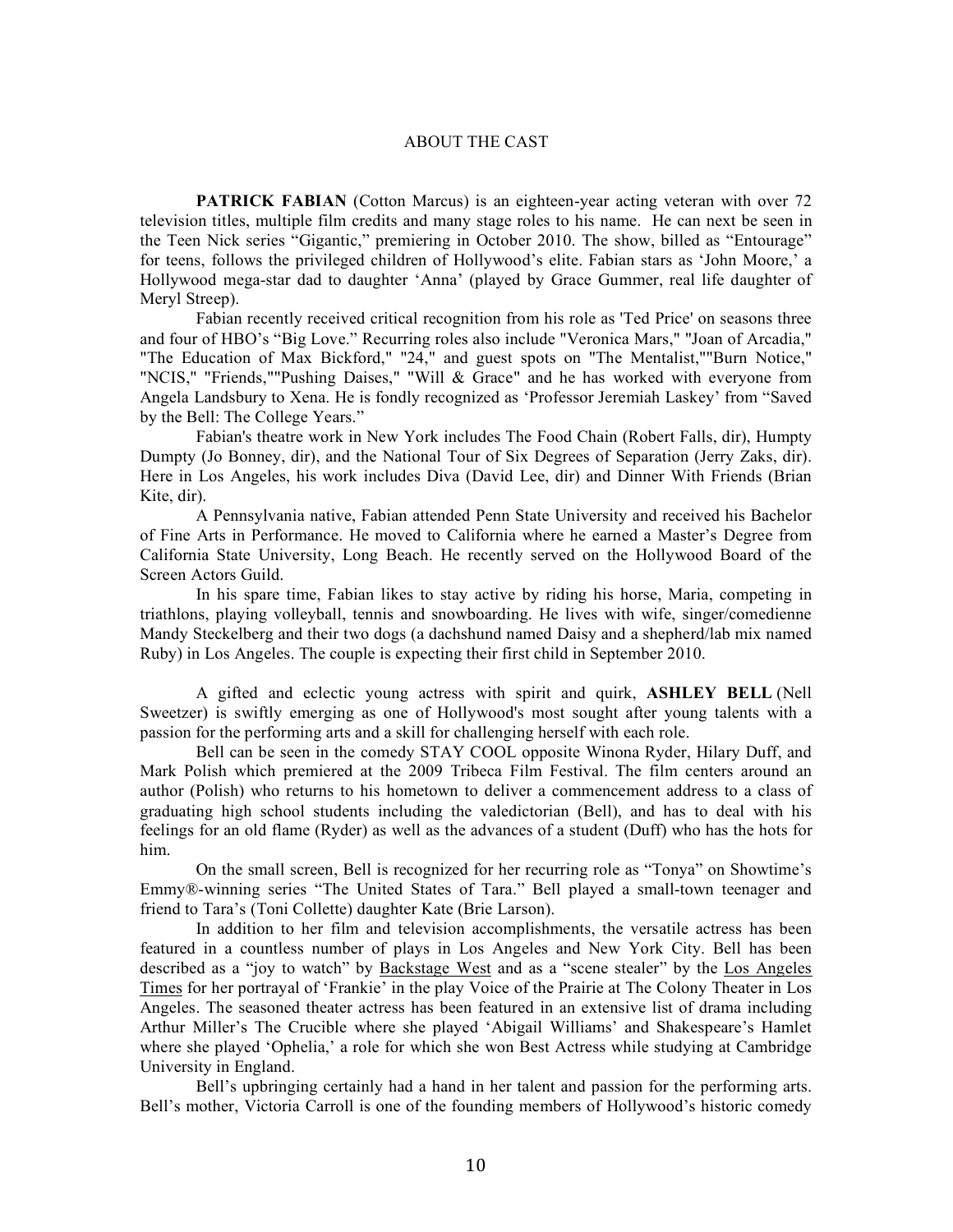group The Groundlings, and her father is famed voice-actor Michael Bell who has lent his talent to "G.I. Joe," "Smurfs," and Nickelodeon's "The Rugrats." Bell's grandparents made a living traveling cross country in the vaudeville circuit with The Keith-Albee Orpheum and Pantages Vaudeville Circuits, her grandfather even taught her mother routines to perform at the age of 8.

A graduate of New York University's Tisch School of the Arts with honors, Bell was handpicked to be mentored by Oscar®-nominee Kathleen Turner and is a classically trained actress whose versatility has allowed her to lend her talent to drama and comedy, commercial, television, film, and theater acting.

In her spare time, Bell has taken up everything from competing nationally in fencing to performing in competitive ballroom dancing to horse-back riding to boxing. A vegetarian, Bell is involved with multiple charities that focus on rescuing and adopting animals, and she has personally rescued a lovable golden retriever named Honor and a stout but endearing casanova cat named Bernard.

**IRIS BAHR** (Iris Reisen) is a critically acclaimed writer, actor and director. Having starred on numerous television shows, she is best known for her recurring roles as the Orthodox Jewish 'Rachel Heinemann' that gets stuck on a ski-lift with 'Larry David' on "Curb Your Enthusiasm." Her alter-ego 'Svetlana' has just landed her own TV on HDnet.

Her most recent solo show, "DAI (enough)," in which she plays 11 different characters in a Tel Aviv café moments before a suicide bomber enters, just won the prestigious Lucille Lortel Award for Best Solo Show, (in addition to receiving Drama Desk and UK Stage Award nominations for Outstanding Solo Show and Sound Design) and is currently being adapted into a feature film. Her first solo show, "Planet America," received an LA Weekly nomination for Outstanding Solo Show and is also in development as a feature film.

Ms. Bahr is also the writer, director, star and executive producer of the original TV series "Svetlana" which will air on Mark Cuban's network HDnet.

Her first work of non-fiction is a humorous memoir entitled Dork Whore, which was released this last spring by Bloomsbury and has been translated into Italian, German and Portuguese. Her second book, Sluts in Fleece will be published in Germany this spring.

Born and raised in the Bronx, Iris moved to Israel at the age of 13 and stayed there until completing her military service. She then embarked on an extensive solo journey through Asia, which is chronicled in Dork Whore: My Travels through Asia as a 20 year old Pseudo-Virgin.

Upon returning from Asia, Iris began her studies at Brown University, where in addition to theater, Iris studied Neuropsychology, conducting fMRI research at Stanford University and Cancer Research at the Psychobiology Center at Tel Aviv University as well.

Upon graduating magna cum laude, Iris moved to NYC where she decided to focus on acting full time. She completed the NYSF Shakespeare Lab at the Public Theatre and enrolled in the Actors Center Conservatory, studying with master teachers Earle Gister (Yale), Ron Van Lieu (NYU Tisch), Chris Bayes (Julliard), Bill Irwin and others, as well as the world renowned Theatre De Complicite in London.

Iris has since relocated to Los Angeles where she has found much success as an actor, comic, writer and director. She has starred on "Curb your Enthusiasm," "Commander in Chief," "E-Ring," "King of Queens," "Friends," "The Drew Carey Show," "Strong Medicine," "The Agency," "Dragnet," "The Rerun Show," "Star Trek Voyager" and several pilots. As a stand-up, she was invited to perform as a new face of comedy at the famous Montreal 'Just for Laughs' Comedy Festival and continues to perform at clubs on both coasts. Her directorial debut THE UNCHOSEN ONES, entirely improvised on the streets of Israel and starring Iris as all five characters, was featured at the Cannes Short Film Corner. In addition, her solo show "Planet America" about the amorphous nature of American identity ran for over a year and was nominated for Best Solo Performance Award by LA Weekly.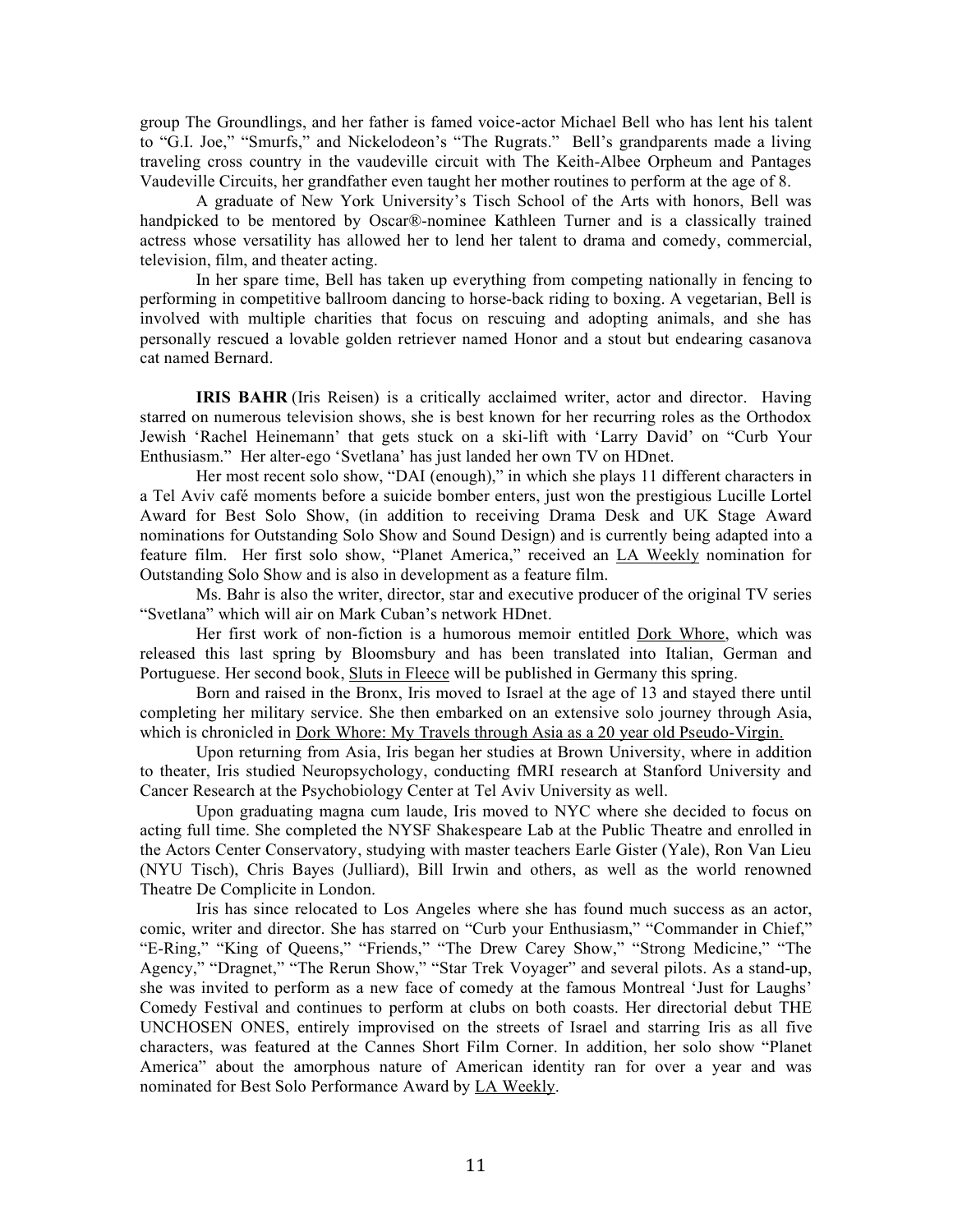Her newest solo show "DAI (enough)," garnered much critical acclaim and enjoyed an extensive run Off Broadway, as well as a sold-out smash hit run at the Edinburgh Fringe Festival and a command performance at the United Nations.

Her recent credits include "Eagleheart" for Adult Swim, "Svetlana" and FAIR GAME (with Sean Penn and Naomi Watts).

She currently resides in NY and Los Angeles.

Over thirty years ago, **LOUIS HERTHUM** (Louis) started his entertainment career as an actor in his hometown of Baton Rouge, Louisiana and in 1982, moved to Los Angeles to advance his acting career. Over the next decade, Louis stayed gainfully employed as an actor on stage, in episodic television, films and national TV commercials.

In 1991, after several guest-starring and co-starring roles, Louis joined the cast of the long running hit CBS television series "Murder, She Wrote" with Angela Lansbury. Louis played 'Deputy Andy Broom' in the show's final five seasons. After his five-year run on "Murder, She Wrote," Louis turned his attention to film production. He returned to his hometown and in 1996, produced FAVORITE SON, his first feature film. Since then, Louis has, through his Baton Rouge-based production company, Ransack Films (located on the Raleigh Studios Baton Rouge lot), produced a total of five feature films including the award winning thriller, RED RIDGE (Best Picture and Best Director, NYIIFV Film Festival, Los Angeles 2007) and one feature length documentary, THE SEASON BEFORE SPRING, about the first post-Katrina Mardi Gras, also an award winner with a 2008 Award of Excellence from The Accolade Competition. Louis currently has several projects in development to be shot in Louisiana, including his directorial debut, FEMALE OF THE SPECIES. Louis is frequently called upon as an acting coach and teaches Film and Cold Reading Techniques when his schedule allows. Louis' acting career continues to thrive, appearing in over thirty-five films and/or TV programs in the past four years alone. Some recent feature credits include: IN THE ELECTRIC MIST with Tommy Lee Jones, THE CURIOUS CASE OF BENJAMIN BUTTON with Brad Pitt, I LOVE YOU PHILLIP MORRIS with Jim Carrey and Ewan McGregor, THE OPEN ROAD with Jeff Bridges and Justin Timberlake and the upcoming SECONDS APART with Orlando Jones, to name a few. In 2010 Louis can be seen on TV in his recurring role as alpha werewolf, 'Simon Ford' in ABC's "The Gates" as well as in "Breaking Bad," HBO's "Treme" and Ray Romano's "Men Of A Certain Age." A featured article on Louis' life, career and humanitarian work can be found in the July-August, 2010 issue of the prestigious magazine, Exceptional People. Louis resides in Santa Monica, California but still spends a good deal of his time working in Louisiana.

**CALEB LANDRY JONES** (Caleb Sweetzer) has appeared in the Coen Brothers' NO COUNTRY FOR OLD MEN, David Fincher's SOCIAL NETWORK, as well as recurring roles on "Breaking Bad" and "Friday Night Lights." Caleb was the guest lead in John Wells' CBS pilot "Gimme Shelter" starring Skeet Ulrich, Amy Smart, Janeane Garofalo and Sissy Spacek. He is currently shooting the independent feature SUMMER SONG and then will head to London to star in X-MEN: FIRST CLASS for Fox opposite James MacAvoy, Michael Fassbender, Kevin Bacon, Alice Eve and Nicholas Hoult.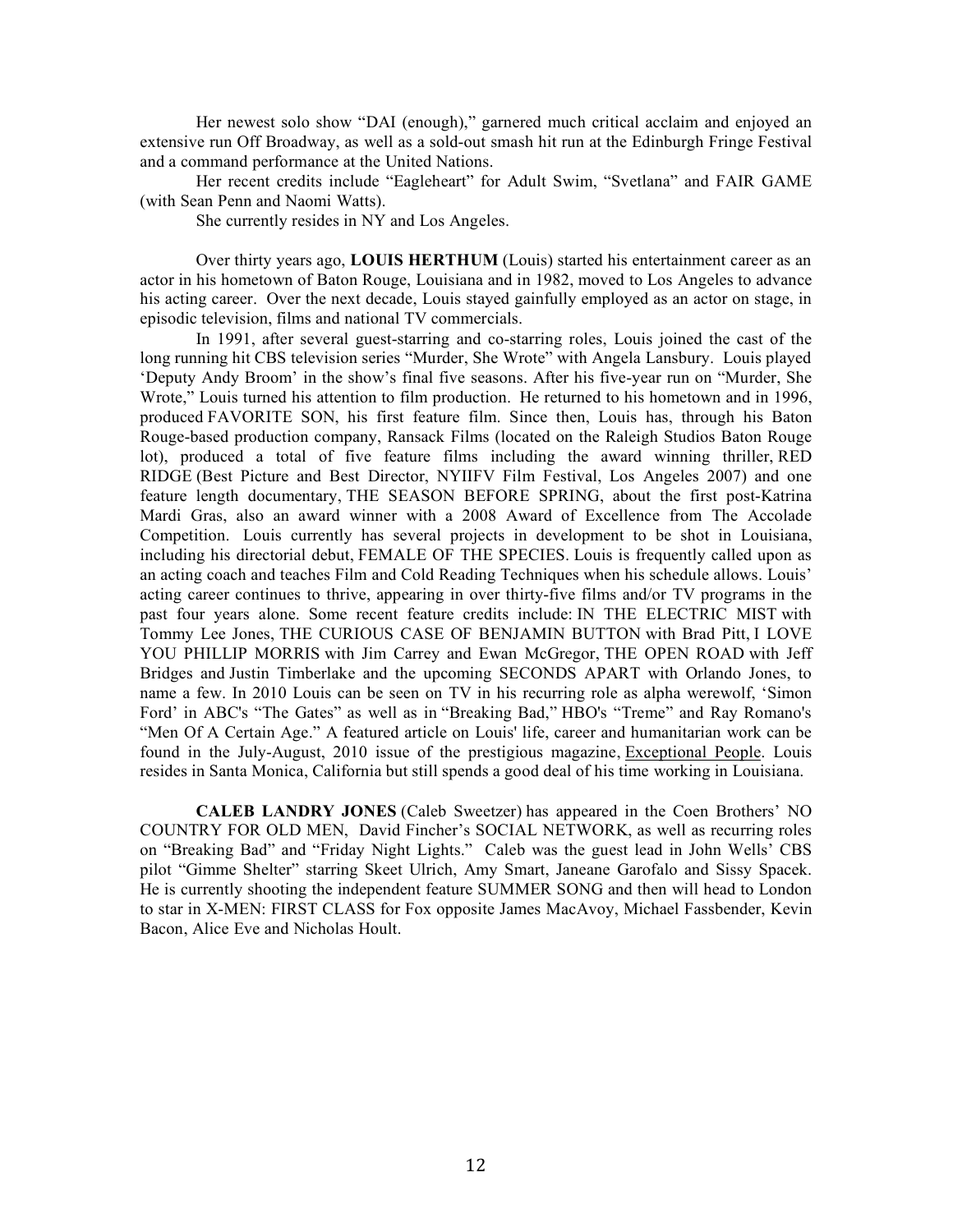#### ABOUT THE FILMMAKERS

**DANIEL STAMM** (Director) was born and raised in Hamburg, Germany, where as a teenager he was host of a radio show and editor of a youth magazine. He toured with a theater, studied drama and published a play before moving to Belfast, Northern Ireland, as a peace worker. Two years later Stamm returned to Germany to go to film school and study screenwriting at the Filmakademie Baden-Wuerttemberg in Ludwigsburg. He wrote a TV movie which was nominated for Germany's most prestigious media award and directed a documentary on rock musician Nick Cave. Daniel moved to Los Angeles and graduated from the American Film Institute's directing program. His thesis film got nominated for the ASC award. In the following three years he made short films, wrote songs for local singers, sat on a film festival jury in Kosovo and hitch-hiked across the US equipped with nothing but his ID. In 2008 Daniel's first feature film, A NECESSARY DEATH, premiered at SXSW before winning the audience award at AFI Fest later the same year. THE LAST EXORCISM is his second feature.

**ANDREW GURLAND & HUCK BOTKO** (Co-Writers and Executive Producers) wrote and directed the upcoming Sony Pictures release (Fall 2010), THE VIRGINITY HIT (produced by Adam McKay and Will Ferrell). The pair also wrote and directed the independent feature MAIL ORDER WIFE (2004), voted by FUNNYORDIE.COM as one of the "Fourteen movies you should see before you die." Gurland also co-directed the controversial documentary FRAT HOUSE, winner Grand Jury Prize at the Sundance Film Festival (1998).

**ERIC NEWMAN** (Producer) is a film producer and founding partner in NBC/Universal based Strike Entertainment, a production and co-financing company established in 2002 with partners Marc Abraham and Thomas A. Bliss. Movies produced by Newman include Zack Snyder's 2004 re-imagining of the horror classic DAWN OF THE DEAD, Alfonso Cuaron's three time Academy Award® nominated CHILDREN OF MEN, and FLASH OF GENIUS.

Prior to the formation of Strike, Newman served as the ranking development and production executive at Beacon Communications, joining the company in 1999. Movies released during Newman's tenure include SPY GAME, FAMILY MAN, BRING IT ONE, END OF DAYS, THE HURRICANE, and THIRTEEN DAYS.

Newman began his career working as an intern in the talent office at "Saturday Night Live." He later joined producer Lorne Michael's Paramount based Broadway Video as a production executive where he helped oversee the Chris Farley/David Spade films TOMMY BOY and BLACK SHEEP.

Newman is a graduate of the U.S.C. School of Cinema-Television.

**ELI ROTH** (Producer) burst onto film scene at the 2002 Toronto Film Festival, with his debut film CABIN FEVER, which he produced, directed, and co-wrote. Produced independently for a budget of \$1.5 million dollars, CABIN FEVER sparked a frenzied seven-studio bidding war, and went on to be Lionsgate's highest grossing film of 2003, earning \$33 million at the box office worldwide, and nearly \$70 million on DVD. Roth's second film, HOSTEL, which he wrote, produced and directed, Executive Produced and Presented by Quentin Tarantino, was a massive hit worldwide, opening #1 both at the domestic box office and on DVD. Produced independently for a nominal budget of \$4 million dollars, HOSTEL has to date earned \$150 million dollars in theatrical and DVD revenue. HOSTEL earned tremendous critical praise, winning an Empire Magazine Award for Best Horror Film, was named Best American Film of 2006 by "Le Monde,"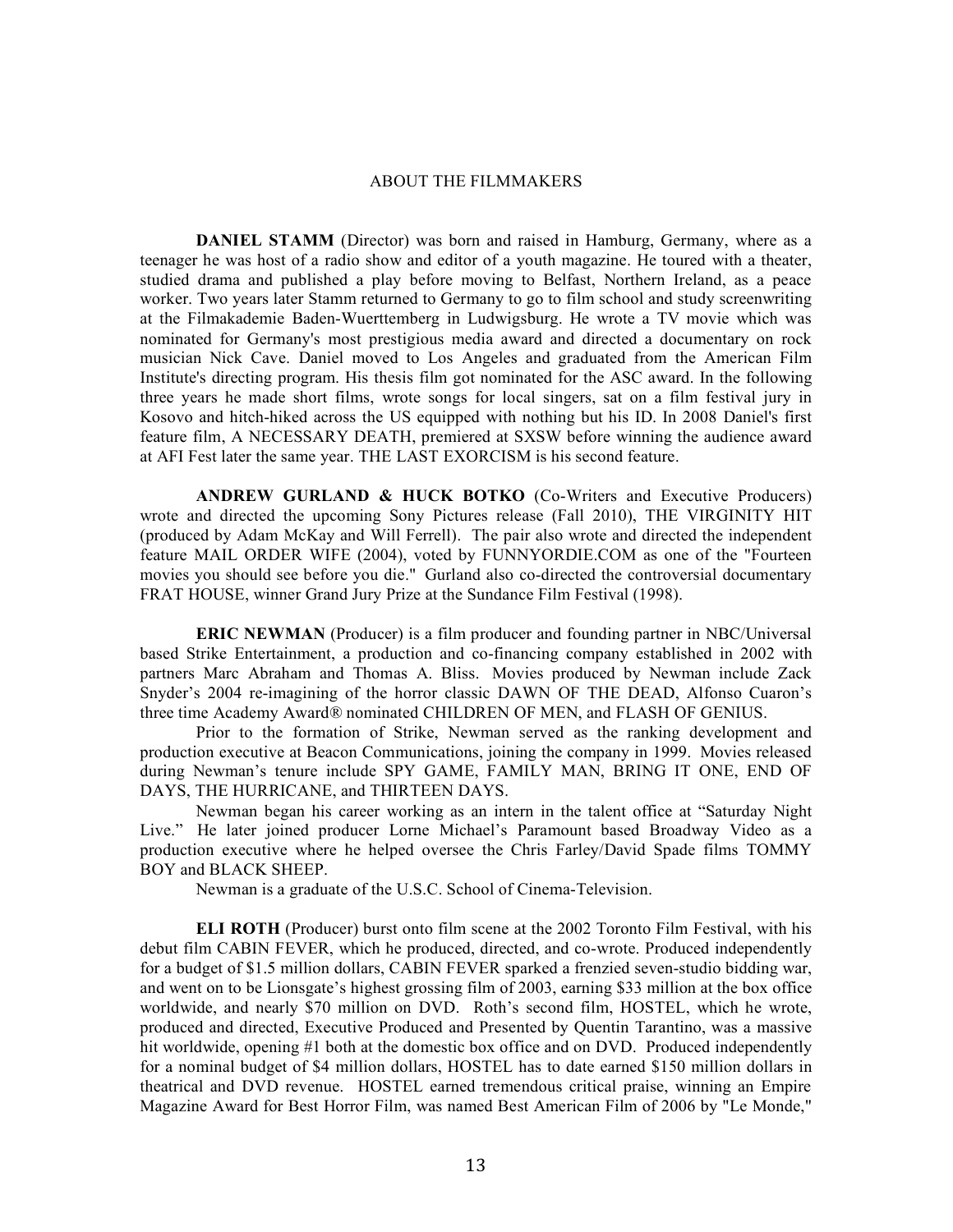and was ranked as the #1 scariest film of all-time on Bravo's "Even 100 Scarier Movie Moments." Roth followed up with the sequel HOSTEL PART II. Produced for \$10 million dollars, HOSTEL PART II earned \$35 million dollars at the box office worldwide, and an additional \$50 million on DVD. All of Roth's films have been made without major stars, and his success has given him name-above-the title status and first dollar gross.

Eli Roth also appeared as an actor in Quentin Tarantino's DEATH PROOF segment of GRINDHOUSE and wrote and directed the popular faux trailer THANKSGIVING that played in between the features in the film, as well. Tarantino was so pleased with Roth's performance he cast him in a lead role as Sgt. Donnie Donowitz in his World War II epic INGLOURIOUS BASTERDS, co-starring alongside Brad Pitt. Roth and his cast members received the Screen Actors Guild Award for Best Ensemble, as well as a Broadcast Film Critic's Choice Award and a People's Choice Award. Roth also directed the propaganda film-within-the-film, NATION'S PRIDE.

In 2009, Roth teamed up with producer Eric Newman to form Arcade Films, a new genre company that produces several genre films annually, with Roth writing, directing and producing his films only for the company. Their first production, THE LAST EXORCISM, produced with Strike Entertainment, sold to Lionsgate and will be released August  $27<sup>th</sup>$  nationwide. Roth and Newman are producing THE MAN WITH THE IRON FISTS, which will be directed by and star Wu-Tang Clan founder The RZA. Roth and RZA collaborated on the screenplay together, and the production will shoot in the Fall. Arcade and Strike have also teamed up to make the thriller THE OTHER WOMAN with THE LAST EXORCISM writers Huck Botko and Andrew Gurland directing, as well as a remake of FUNHOUSE at Universal Studios.

**MARC ABRAHAM** (Producer) is President of Strike Entertainment, the development/ production entity he launched in early 2002 with a multi-year, first-look arrangement with Universal Pictures. Partnered in Strike with him are Thomas Bliss and Eric Newman. FLASH OF GENIUS, Abraham's directorial debut was released by Universal in October 2008. It stars Greg Kinnear, Lauren Graham, Alan Alda and Dermot Mulroney. Based on a true story, the film chronicles the life of an engineer/inventor who takes on the Detroit automakers. Also for Universal, Abraham is producing THE SIGMA PROTOCOL, based on the Robert Ludlum novel of the same name. Abraham most recently produced the Universal releases CHILDREN OF MEN, starring Clive Owen, Michael Caine, and Julianne Moore, directed by Alfonso Cuaron and nominated for three Academy Awards®; and LET'S GO TO PRISON, a black comedy about life in prison starring Will Arnett and Dax Shepherd. Previously, Abraham produced DAWN OF THE DEAD, the remake of the cult favorite; THE RUNDOWN, starring Dwayne "The Rock" Johnson, Sean William Scott and Christopher Walken; SPY GAME (co-producer, Doug Wick) starring Robert Redford and Brad Pitt; THE EMPEROR'S CLUB (co-producer, Andy Karsch), starring Kevin Kline; and TUCK EVERLASTING, starring Oscar®-winners Ben Kingsley, William Hurt, and Sissy Spacek. In 2000, Abraham produced THE FAMILY MAN, starring Nicolas Cage and Tea Leoni and BRING IT ON, starring Kirsten Dunst. He also produced A THOUSAND ACRES, based on the Pulitzer Prize-winning novel, starring Michelle Pfeiffer, Jessica Lange and Jennifer Jason Leigh. Abraham executive produced the action-thriller AIR FORCE ONE, starring Harrison Ford, which earned \$315 million worldwide. He also executive produced THE HURRICANE, starring Denzel Washington and directed by Norman Jewison; FOR LOVE OF THE GAME, starring Kevin Costner; and THIRTEEN DAYS. During its first few years, Beacon produced such award-winning films as THE COMMITMENTS, which was nominated for a Golden Globe® Award as Best Picture in 1991 and went on to win four BAFTA awards; and Keith Gordon's A MIDNIGHT CLEAR, starring Ethan Hawke. In a coventure with Turner Pictures, Abraham executive produced David Mamet's A LIFE IN THE THEATRE, which won a Cable ACE Award for Best Dramatic or Theatrical Special. Beacon also produced SUGAR HILL, starring Wesley Snipes; PRINCESS CARABOO, starring Phoebe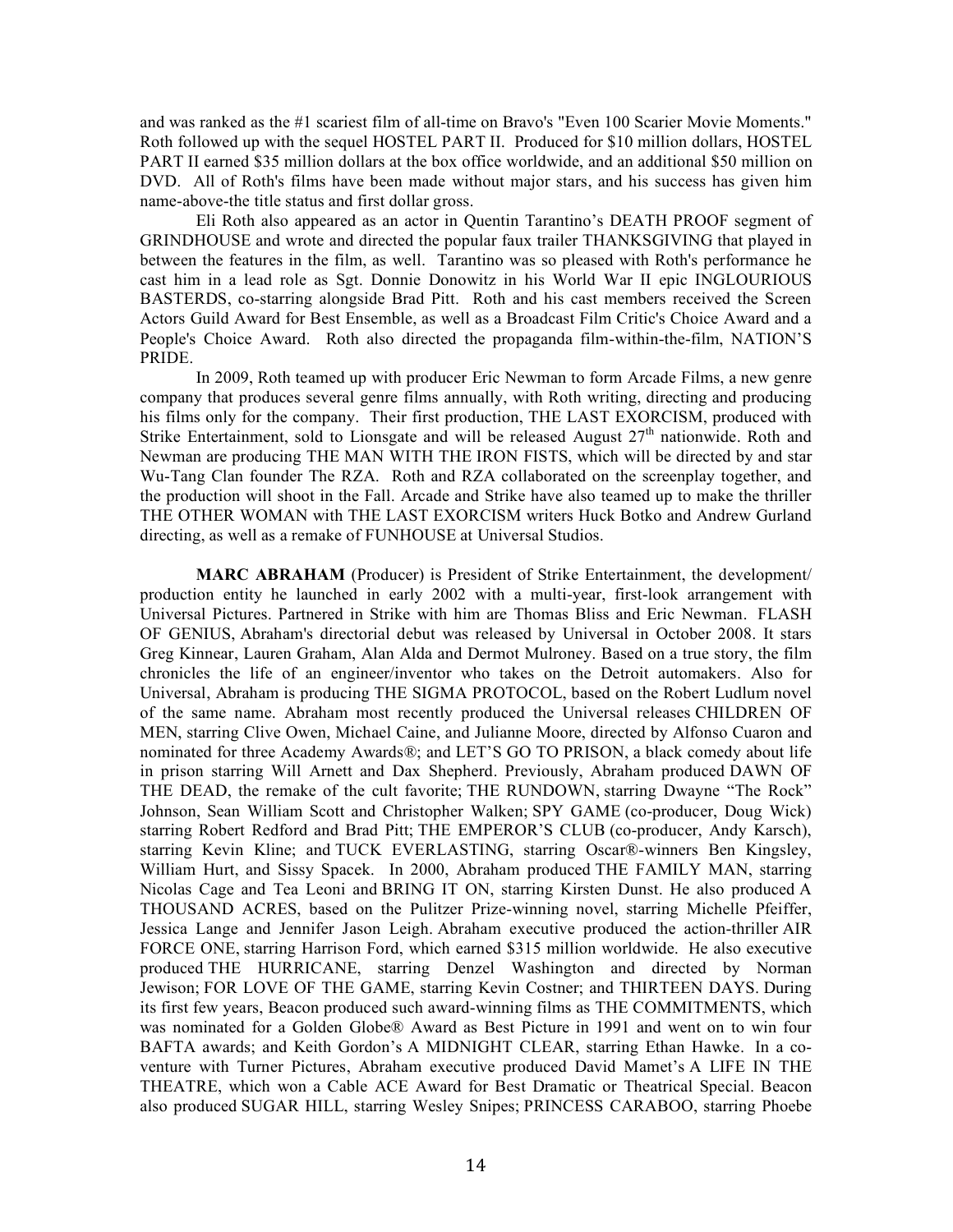Cates and Kevin Kline, for which Abraham was a Golden Halo winner; THE ROAD TO WELLVILLE, directed by Alan Parker and starring Anthony Hopkins; and THE BABY-SITTERS CLUB, based on the series of books from Scholastic.

**THOMAS A. BLISS** (Producer), a partner at Strike Entertainment, started making 8mm films while attending his San Fernando Valley junior high school. Later, Bliss served as Executive Producer on recent films FLASH OF GENIUS, CHILDREN OF MEN, SLITHER and DAWN OF THE DEAD. Bliss also executive produced SPY GAME, THE EMPEROR'S CLUB, TUCK EVERLASTING, THIRTEEN DAYS, THE FAMILY MAN, END OF DAYS, THE HURRICANE, AIR FORCE ONE, TRIPPIN', A THOUSAND ACRES, PLAYING GOD, and THE BABY-SITTERS CLUB; and produced BRING IT ON AGAIN, BRING IT ON, A LIFE IN THE THEATRE, AND BOX OF MOONLIGHT. Bliss attended UCLA Film School and UCLA law school. He has been honored with a Peabody Award, two Cable-ACE Awards, and an American Red Cross Humanities Service Medal. Bliss is a member of the Board of Trustees of the Idyllwild Arts Foundation (the West's only residential arts academy), the Board of Trustees of the Directors Guild of America - Alliance of Motion Picture and Television Producers Training Program, the Board of Trustees of California Indian Legal Services and the Board of Directors of the Fund for Wild Nature. He is a member of the Directors Guild of America, the Academy of Motion Picture Arts and Sciences and the State Bar of California.

**PHIL ALTMANN** (Executive Producer) is currently an executive in the legal department of Universal Pictures. Previously, Phil had been at Strike Entertainment since its formation in 2002. While at Strike, he oversaw business and legal affairs on motion pictures including DAWN OF THE DEAD and the Academy Award® nominated CHILDREN OF MEN. Prior to Strike, Phil worked on over a dozen films for Beacon Communications, including END OF DAYS, SPY GAME, BRING IT ON, THE HURRICANE and FAMILY MAN. Altmann received a J.D. and a B.A. in Communication Studies from University of California, Los Angeles.

**RON HALPERN** (Executive Producer) – Bio forthcoming

**PATTY LONG** (Co –Producer) is a Feature Film Line Producer & Production Manager who has worked independently out of Los Angeles for the past thirteen years. Long began her career as an Assistant Director and then moved into Production Coordination and Management. Movies produced and managed by Long include FIRST SNOW, KING OF CALIFORNIA, TRADE, SEARCHING FOR DEBRA WINGER, SOL GOODE and MACGRUBER.

Long received a B.A. in Communications from the University of North Carolina at Chapel Hill.

**GABRIELLE NEIMAND** (Co-Producer) is a development and production executive at Strike Entertainment and has worked on the darkly comic horror film, SLITHER, the upcoming reworking of the classic horror film THE THING and Robert Ludlum's THE SIGMA PROTOCOL. Neimand started her career at Creative Artists Agency (CAA) before moving to 20th Century Fox where she worked on the films I, ROBOT and FLIGHT OF THE PHOENIX. In addition to her corporate responsibilities, Gabrielle has produced short films, theater projects, and concerts. She is a graduate of Northwestern University.

**ZOLTAN HONTI** (Director of Photography) hails from Budapest, Hungary, where he started off his carrier as a still photographer. He attended the Hungarian College for Film and Theatre and worked on feature film and commercial projects. In 2002, Honti moved to Los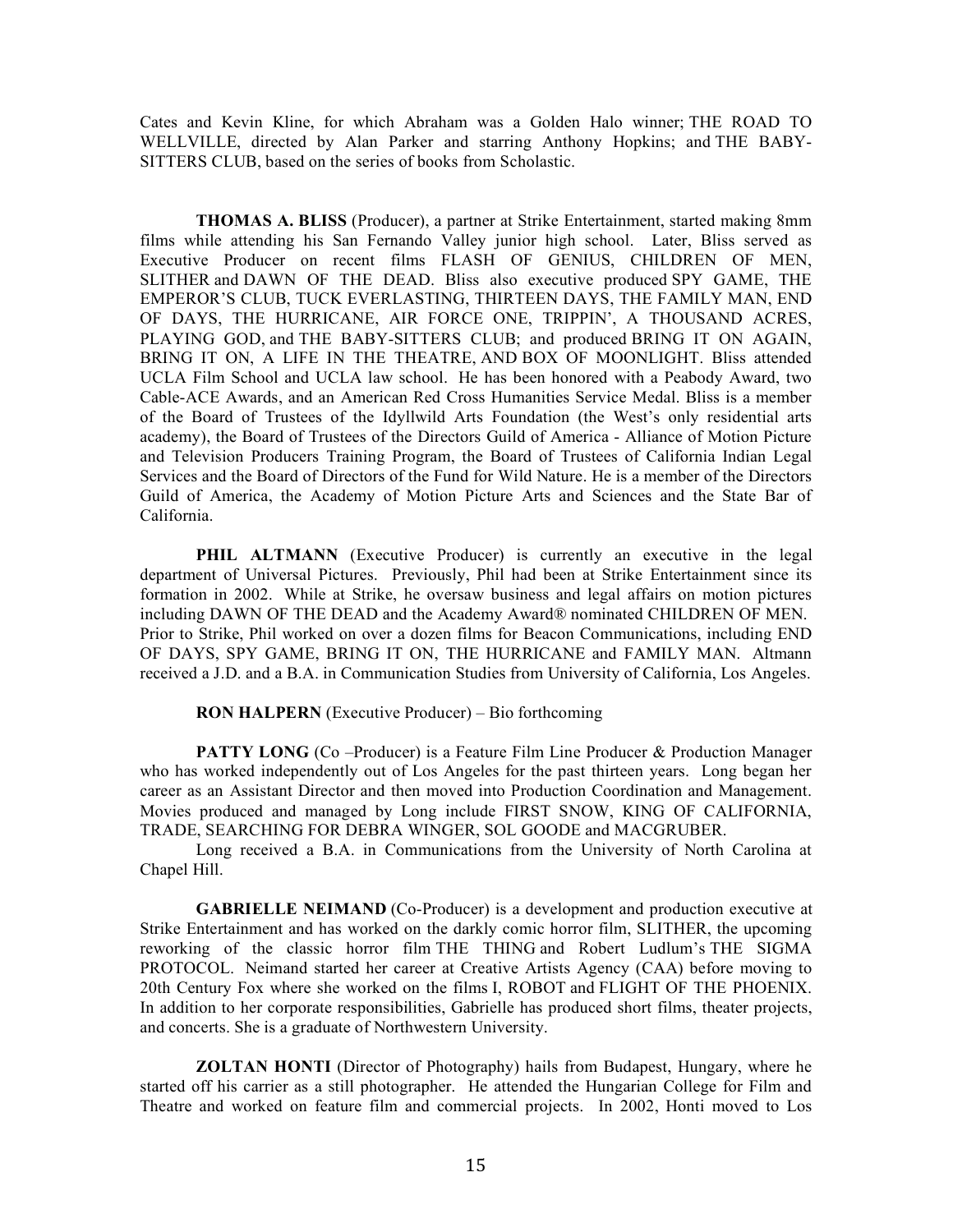Angeles as he got accepted to study at the American Film Institute, where he earned an MFA in cinematography. Zoltán first interned, later operated on multiple features for Academy Award® winning cinematographer Vilmos Zsigmond, ASC. Honti has shot numerous shorts, features and documentaries. His work has been awarded with the Silver Telly Award for Best Cinematography on the documentary "In Spite Of Darkness." He also won the Best Cinematography Award at the Tiburon International Film Festival. He proudly shares this award with the late Laszlo Kovacs, ASC for TORN FROM THE FLAG that they shot together. With a classmate from AFI, a long term friend and collaborator, director Daniel Stamm and Honti did multiple shorts, commercials and two features together. A NECESSARY DEATH earned the Audience Award at the AFI Fest in 2008. THE LAST EXORCISM is their second feature together. Zoltán co-shot his last movie called THE MAIDEN DANCED TO DEATH with his friend and mentor Vilmos.

#### **ANDREW BOFINGER** (Production Designer) – Bio forthcoming

**SHILPA KHANNA**'s (Editor) fascination with films started at the age of four when she discovered the VCR for the first time at her friend's place in India. Thoroughly mesmerized by the way a tape would disappear once inserted; she would request her friend's mom to repeat the action several times. In the land where every child is supposed to be either a doctor or lawyer (computers weren't invented yet), she would petition for permission to watch a movie to finish her homework.

Shilpa went on to get her Masters in Mass Communication and an MFA in Editing from AFI (American Film Institute). While at AFI, she was awarded the ACE student Eddie award in a nationwide editing competition.

Since graduating from AFI, she has edited several features, documentaries and shorts, several of which have bagged various awards nationally and internationally. Prominent among them were the Spirit of the Independent Award at Fort Lauderdale International Film Festival, the Jury Award at San Fernando Valley International Film Festival and the Gold Award at WorldFest Houston for CHRISTOPHER BRENNAN SAVES THE WORLD. Her last feature, A NECESSARY DEATH, premiered at SXSW in Austin, Texas, before screening and winning the audience award at the AFI Fest later the same year.

In the future Shilpa hopes to continue editing varied projects as there is nothing else that gives her the same joy.

**SHAUNA LEONE** (Costume Designer) – Bio forthcoming

## **NATHAN BARR** (Music by) – Bio forthcoming

**LAUREN BASS** (Casting by) began her career in casting working for one of LA's top television casting offices, Ulrich/Dawson/Kritzer, where she worked on such hit shows as "CSI," "Jack & Bobby" and "Everwood." From UDK, Lauren went to work for Mali Finn, one of the most respected feature film casting directors in the business. Under Mali's tutelage, Lauren helped to cast such notable films as THE ASSASSINATION OF JESSE JAMES, Antoine Fuqua's SHOOTER, SERAPHIM FALLS starring Pierce Brosnan and Liam Neeson, Joel Shumacher's THE NUMBER 23, as well as the highly acclaimed AVATAR directed and produced by James Cameron.

Following Mali's retirement, Lauren partnered with brother Jordan Bass to create, bass/casting, a bi-coastal firm which specializes in independent film and television projects. Recent credits include Joel Schumacher's TWELVE, the Starz series "Spartacus: Blood & Sand," the family film ELOISE IN PARIS directed by Charles Shyer, the Slamdance favorite WEATHER GIRL, and the thriller THE LAST EXORCISM for producer Eli Roth and Lionsgate.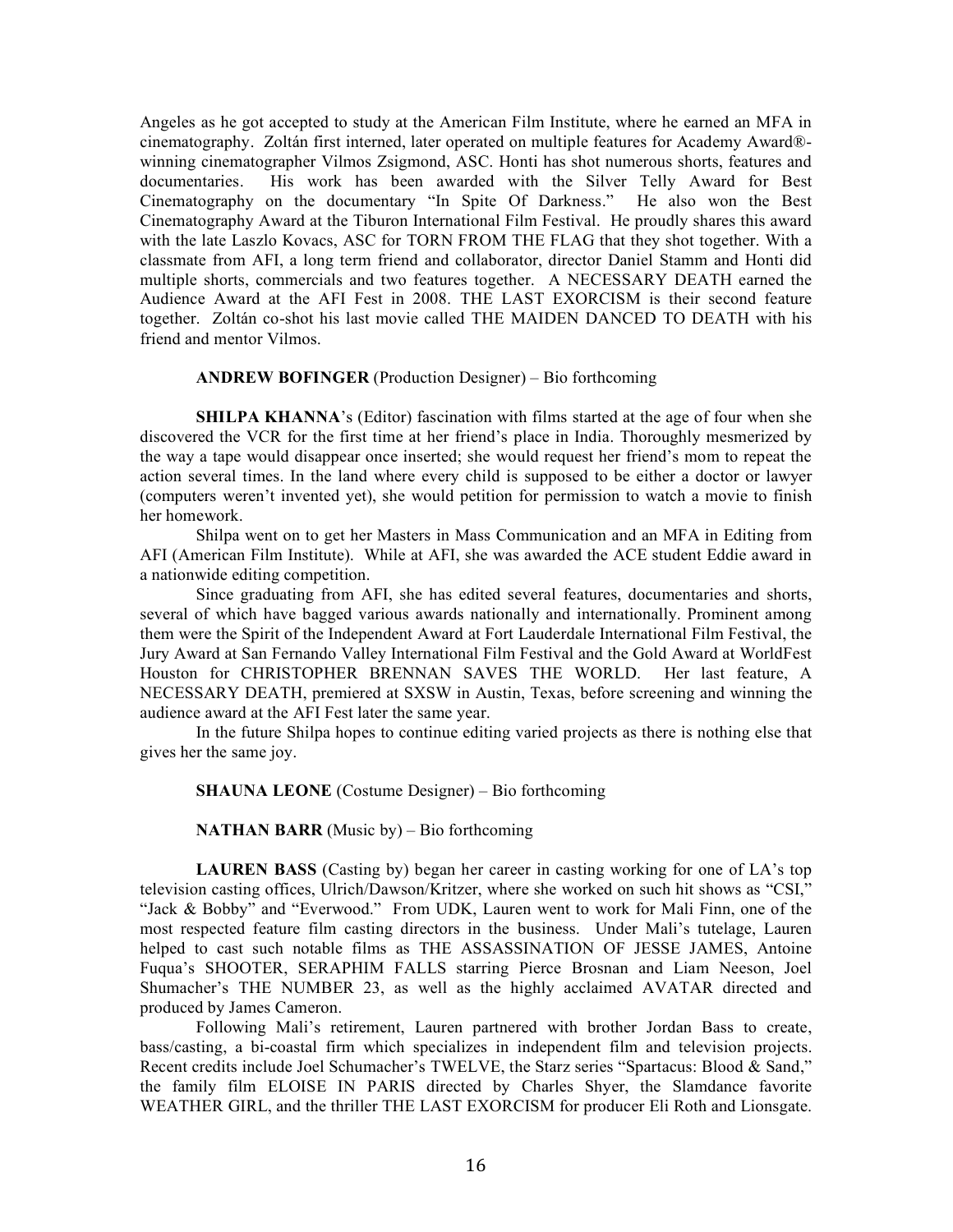Other credits: MY BOYFRIEND'S GIRLFRIEND (starring Alyssa Milano & Chris Gorham), AUDREY (executive produced by Ruth Vitale & Effie Brown), 6 MONTH RULE (starring Martin Starr, Natalie Morales, & Dave Foley), the psychological thriller KALAMITY (starring Nick Stahl, Beau Garrett, and Robert Forster), as well as the TV series *"*Dance on Sunset," "Big Time Rush" (Nickelodeon) and "Svetlana" for Mark Cuban's HDNet.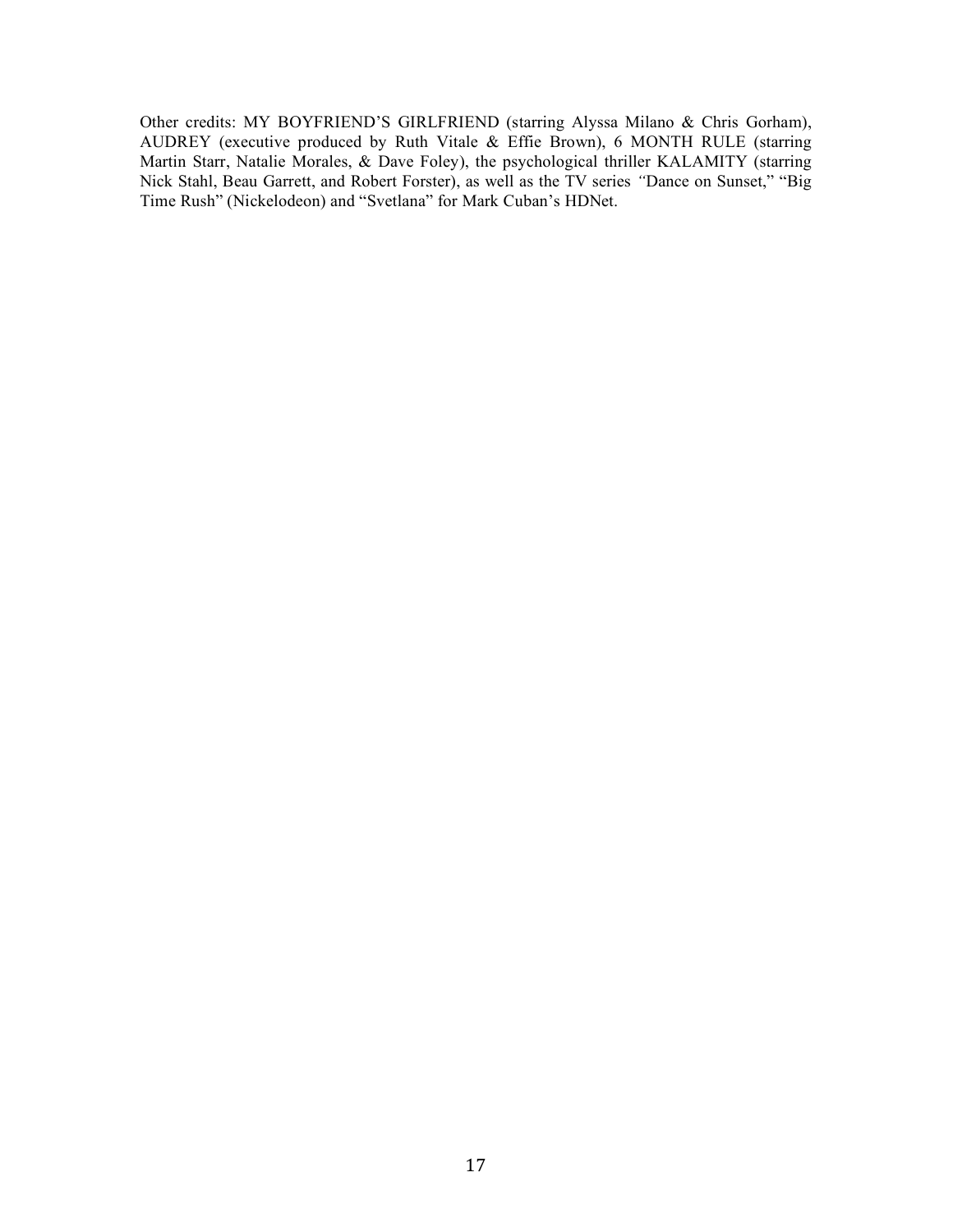Unit Production Manager PATTY LONG

## First Assistant Director JOEL NISHIMINE

Second Assistant Directors

# GREGORY S. CARR

## JIMI WOODS

| <b>CAST</b>                             |                                               |
|-----------------------------------------|-----------------------------------------------|
| <b>Cotton Marcus</b>                    | PATRICK FABIAN                                |
| Nell Sweetzer                           | <b>ASHLEY BELL</b>                            |
| Iris Reisen                             | <b>IRIS BAHR</b>                              |
| Louis Sweetzer                          | <b>LOUIS HERTHUM</b>                          |
| Caleb Sweetzer                          | <b>CALEB LANDRY JONES</b>                     |
| Pastor Manley                           | <b>TONY BENTLEY</b>                           |
| John Marcus                             | JOHN WRIGHT, JR.                              |
| Shanna Marcus                           | SHANNA FORRESTALL                             |
| <b>Justin Marcus</b>                    | <b>JUSTIN SHAFER</b>                          |
| Shopkeeper                              | <b>CAROL SUTTON</b>                           |
| Motorist                                | VICTORIA PATENAUDE                            |
| Spindly Man                             | <b>JOHN WILMOT</b>                            |
| <b>Becky Davis</b>                      | <b>BECKY FLY</b>                              |
| Nurse                                   | <b>DENISE LEE</b>                             |
| Logan Winters                           | <b>LOGAN CRAIG REID</b>                       |
| Cafe Manager                            | <b>SOFIA HUJABRE</b>                          |
| Daniel Moskowitz                        | <b>ADAM GRIMES</b>                            |
| <b>Special Effects Puppeteer</b>        | <b>ALEX DIAZ</b>                              |
| <b>Stunt Coordinators</b>               | <b>TRACE CHERAMIE</b><br><b>STEVE PICERNI</b> |
| Co-Executive Producers                  | <b>DOUG PLASSE</b><br><b>PATRICK CURD</b>     |
| <b>Set Decorator</b>                    | <b>DAVID HINGLE</b>                           |
| <b>Property Master</b>                  | <b>LEONARD LAVIGUEUR</b>                      |
| Script Supervisor                       | NICHOLAS SARANDO                              |
| 1 <sup>st</sup> Assistant Camera        | <b>MYRON PARRAN</b>                           |
| 2 <sup>nd</sup> Ass. Camera, "A" Camera | TREVOR J. TUFANO                              |
| Key Costumer                            | DORÉ CERMAK                                   |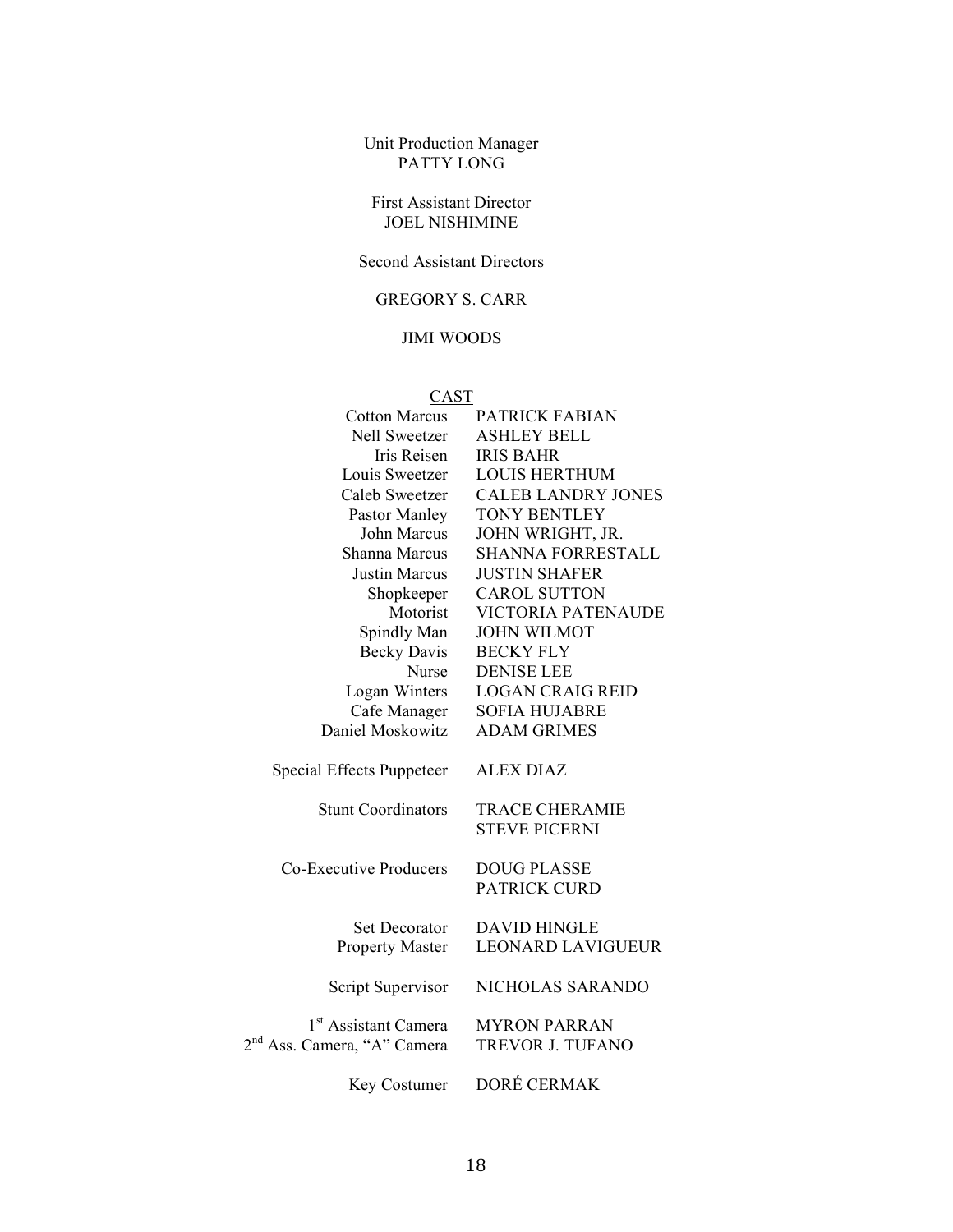| Key Makeup Artist               |
|---------------------------------|
| <b>Additional Makeup Artist</b> |
| Contact Lens Technician         |

Balloon Technician/Electric DECLAN RYAN

Gaffer NATHAN TAPE Electric CLAYTON NEPVEUX JUSTIN LEBLANC

**MARCOS GONZALES** KRYSTAL KERSHAW JENNIFER SANCHEZ

## Key Grip KRISTOPHER WEAVER Grips JARED TALBOT

BENNET BARTLEY

Sound Mixer BJ LEHN<br>Boom Operator RENE DE

RENE DEFRANCESCH

## Special Effects Makeup by GREG NICOTERO and HOWARD BERGER

| On Set Supervisor                                                                     | <b>ALEX DIAZ</b>                                                                                                                                    |
|---------------------------------------------------------------------------------------|-----------------------------------------------------------------------------------------------------------------------------------------------------|
| <b>Mechanical Effects</b>                                                             | DAVID NAMI<br><b>LARRY BARADO</b><br><b>EDDIE JOUBERT</b>                                                                                           |
| <b>Location Managers</b>                                                              | <b>YVETTE LAPLACE</b><br><b>JIMI WOODS</b>                                                                                                          |
| Hero Location Caretaker/Security<br>Set Medic                                         | <b>LOUIS POMES</b><br><b>MATTHEW FORD</b>                                                                                                           |
| <b>Production Coordinator</b><br>Production Secretary<br><b>Production Assistants</b> | <b>STEPHANIE LANGHOFF</b><br><b>SOFIA HUJABRE</b><br><b>MAC ALSFELD</b><br>STEPHEN "DARKNESS" LEDET<br><b>GAIA FILICORI</b><br><b>JEFF OVERCASH</b> |
| <b>Production Accountant</b><br><b>Accounting Clerk</b>                               | <b>JAYNE ROYALL</b><br><b>GAIA FILICORI</b>                                                                                                         |
| <b>Post Production Accountant</b>                                                     | <b>MARILYN PENN-LINDLEY</b>                                                                                                                         |
| Scenic Artist                                                                         | <b>TRICIA VITRANO</b>                                                                                                                               |
| Leadman<br><b>Art Department Production Assistant</b>                                 | <b>DAVID QUINLAN</b><br><b>MAMAE BOLTON</b>                                                                                                         |
| <b>Assistant Property Master</b>                                                      | <b>BEAU HARRISON</b>                                                                                                                                |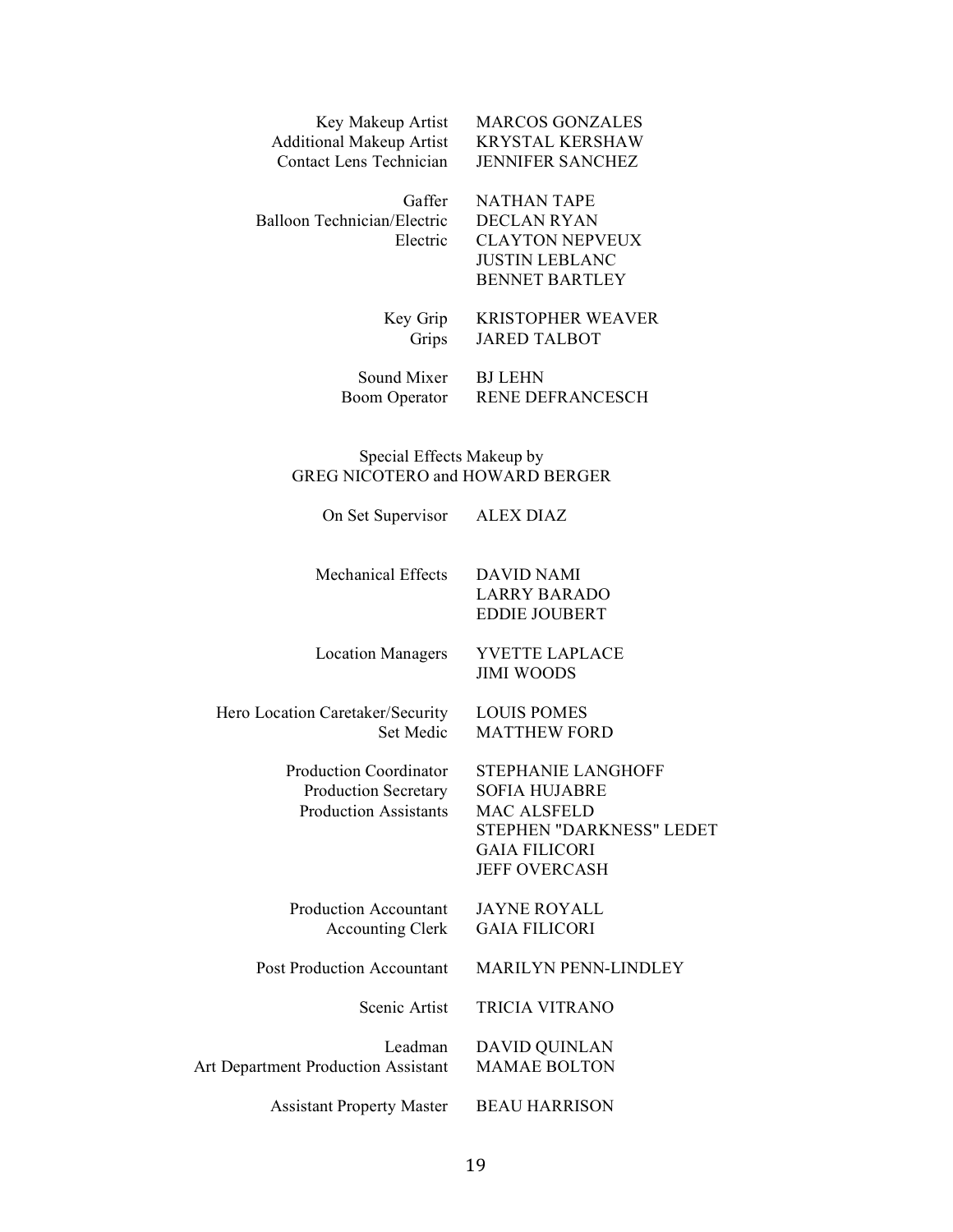| Property Department Intern                                                                                                | <b>RENEE RAGUCCI</b>                                                                                                                                       |
|---------------------------------------------------------------------------------------------------------------------------|------------------------------------------------------------------------------------------------------------------------------------------------------------|
| Unit Publicist<br>Still Photographer                                                                                      | <b>BROOKE ENSIGN</b><br><b>PATTI PERRET</b>                                                                                                                |
| Assistant to Mr. Abraham<br>Assistant to Mr. Newman<br>Assistant to Mr. Bliss and Mr. Altmann<br>Assistant to Ms. Neimand | <b>JAMIE ZAKOSKI</b><br><b>JESSE MOORE</b><br><b>MARK BARCLAY</b><br><b>NATALIE FALDO</b>                                                                  |
| Casting Associate                                                                                                         | <b>JORDAN BASS</b>                                                                                                                                         |
| <b>Background Casting</b>                                                                                                 | <b>LAURI DAVID</b>                                                                                                                                         |
| Animal Wrangler<br>Cat Wrangler                                                                                           | <b>LOUIS POMES</b><br><b>ALISSA WHITNEY</b>                                                                                                                |
| <b>Transportation Captain</b><br><b>Drivers</b>                                                                           | <b>TRENT JONES</b><br><b>ERIN BURNS</b><br><b>WILL BOURNE</b><br><b>RICHARD CARTER</b><br><b>BRIAN MATHEWS</b><br><b>CHAD JONES</b><br><b>DARRIN KOSKI</b> |
| Catering<br>Chef<br><b>Craft Services</b>                                                                                 | <b>QUE CRAWL</b><br>NATHANIEL ZIMET<br><b>JOHN LANDERS</b><br><b>CHARLOTTE LANCASTER</b>                                                                   |

# POST PRODUCTION

| <b>Assistant Editors</b>           | <b>FRANKLIN PETERSON</b><br>JAY TRAUTMAN |
|------------------------------------|------------------------------------------|
| <b>Post Production Supervisors</b> | <b>JOHN PORTNOY</b><br>JOAN MALLOCH      |

Transcriber TERRY OWENS

Digital Intermediate Provided by

# iO FILM

## Colorist ADAM HAWKEY

Conform Artist JAMES AHERN

DI Producer PETER MAYER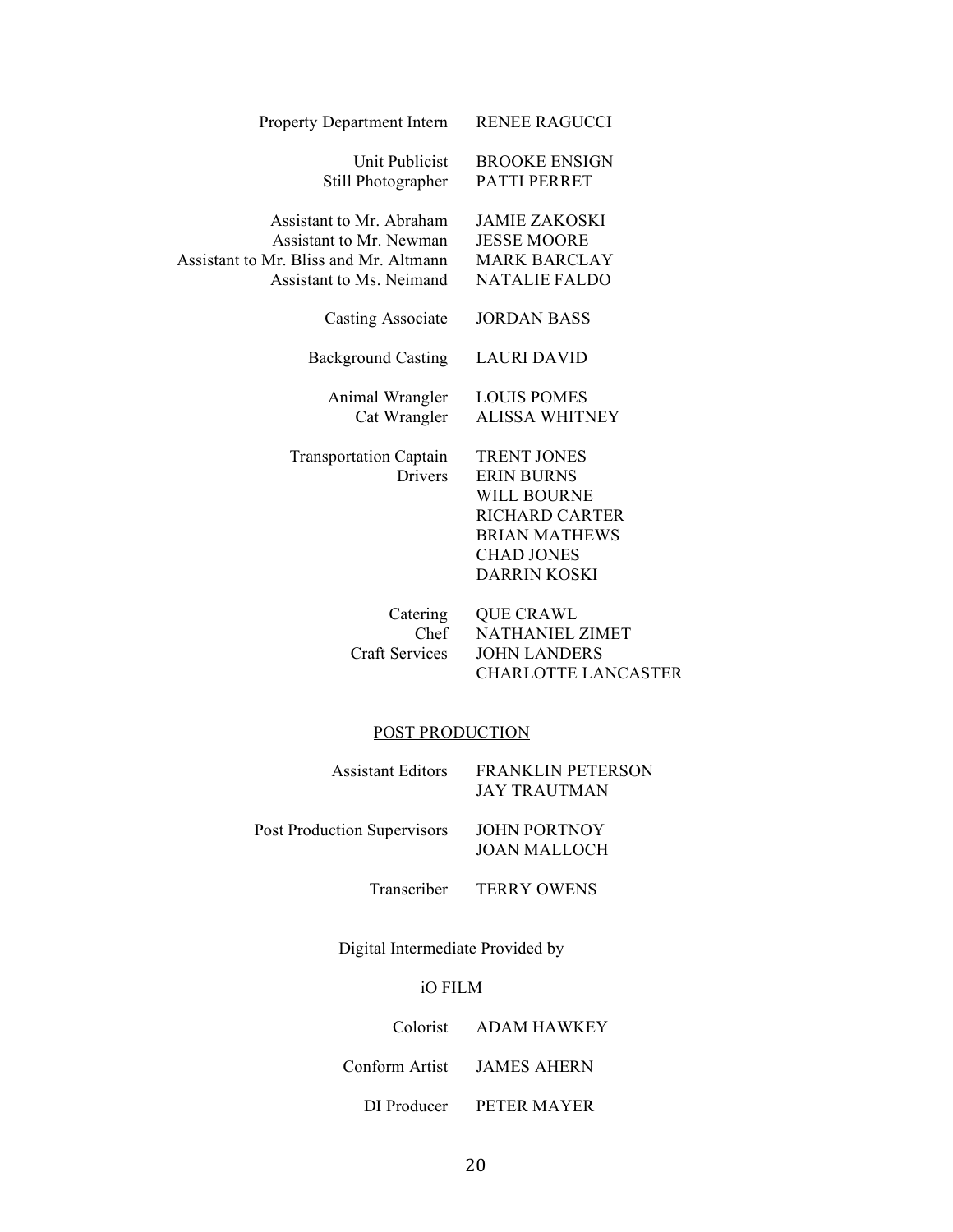| <b>Imaging Supervisor</b> | <b>CHRISTOPHER DUSENDSCHON</b> |
|---------------------------|--------------------------------|
| Scan/Record Operator      | <b>IAN TURPEN</b>              |
| <b>Operations Manager</b> | <b>STEVEN HERNANDEZ</b>        |
| General Manager           | RICHARD JORDAN                 |
| Chief Technical Engineer  | KEVIN MULLICAN                 |
| Software Engineer         | MIKE KOETTER                   |
|                           |                                |

Sound Post Production and Mixing Provided by

# Sonic Magic Studios

| Sound Mixed by                    | JONATHAN WALES, C.A.S.<br><b>RICHARD KITTING</b> |
|-----------------------------------|--------------------------------------------------|
| <b>Supervising Sound Designer</b> | MICHAEL BAIRD                                    |
| Dialogue/ADR Editor               | ANGELA HEMINGWAY                                 |
| Sound FX Editor                   | <b>BRENT FINDLEY</b>                             |
| <b>ADR</b> Mixer                  | <b>JASON "FRENCHIE" GAYA</b>                     |
| Foley Mixer                       | <b>ZACH MICHAELIS</b>                            |
| Foley Artist                      | VICKI O'REILLY VANDEGRIFT                        |
| Foley Editor                      | JONATHAN PENDERGRASS                             |
| Sound Studio Manager              | ROBERT DEHN                                      |
|                                   |                                                  |

ADR Voice Casting TERRI DOUGLAS

# Loop Group

| <b>DEBI DERRYBERRY</b> |
|------------------------|
| <b>HOLLY KANE</b>      |
| PHILIP PROCTOR         |
| <b>SHANE SWEET</b>     |
|                        |

Visual Effects Provided by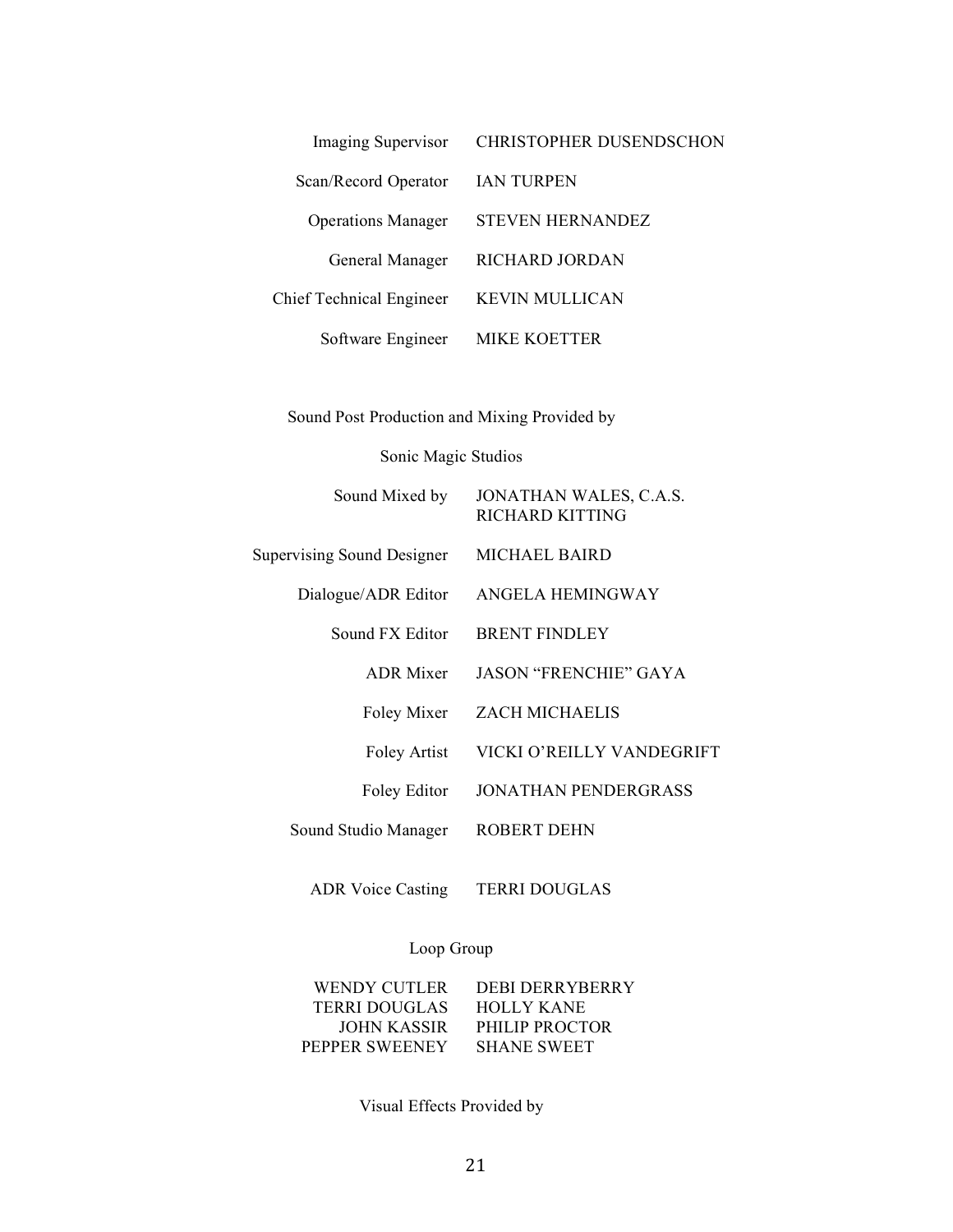| <b>Gradient Effects</b>               |                                                  |
|---------------------------------------|--------------------------------------------------|
| <b>VFX Supervisors</b>                | THOMAS TANNENBERGER<br><b>OLCUNTAN</b>           |
| <b>VFX</b> Producers                  | <b>CHRISTINE CARR</b><br>FIONA CAMPBELL WESTGATE |
| Compositors                           | <b>SHANE COOK</b><br><b>CAMERON THOMAS</b>       |
| CG Modeling                           | <b>THOMAS KERNAN</b>                             |
| <b>Character Rigging</b>              | <b>JIM POLK</b>                                  |
| <b>Supervising Character Animator</b> | <b>SERGUEI KOUCHNEROV</b>                        |
| VFX Editorial                         | <b>DYLAN HIGHSMITH</b>                           |

Graphic Artist HEIKE FLASKO

Music Consultant MARY PARKER

## SONGS

## "BLACK PAWS, SNOW DEEP"

Written and Performed by Caleb Jones

Courtesy of Caleb Jones

Completion Guarantee FILM FINANCES, INC.

KURT WOOLNER MATT WARREN

Production Insurance Provided by

Momentous Insurance Brokerage

# CHRISTY MATTULL

Lab Color Timer Leroy Wolf

Dolby Sound Consultant ANDY POTVIN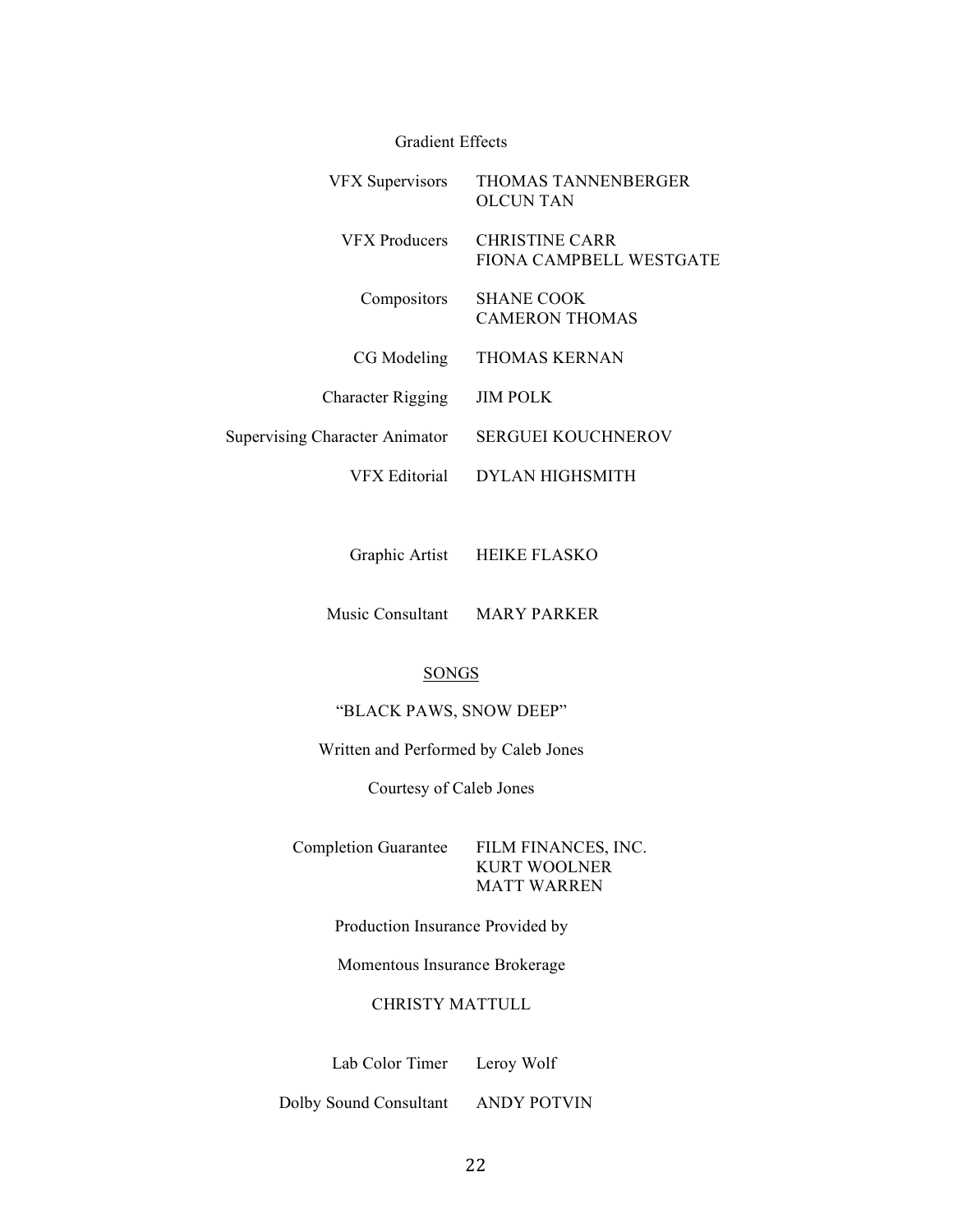Lighting Equipment CINELEASE, INC.

## SPECIAL THANKS

David Birke Leonard Alsfeld James Brooke Fatimah Conley-Mayfield FBT Investments, Inc. Valerie (Armbruster) Bobear and John Bobear Jerry Gilbert - Louisiana Media Services Tom Hammock Gary D. Jones Hunter L. Moskowitz Louis Pomes The Office of the Entertainment Industry Development and the people of Louisiana The Louisiana State Governor's Film Office The New Orleans Mayor's Office of Film & Video Hampton Inn Hotels & Suites of New Orleans - Sara Northcutt Current Film Services, Inc. Screen Actors Guild

## LOGOS

MPAA # 45788 DOLBY IA **TEAMSTERS** SAG Logo Cinelease Logo Panavision Logo iO Logo Studio Canal Logo Strike Logo

© Copyright 2010 StudioCanal S.A. & Strike Entertainment, Inc. ALL RIGHTS RESERVED.

THE EVENTS, CHARACTERS & FIRMS DEPICTED IN THIS MOTION PICTURE ARE FICTITIOUS. ANY SIMILARITY TO ACTUAL PERSONS, LIVING OR DEAD, OR TO ACTUAL FIRMS IS PURELY COINCIDENTAL.

STUDIOCANAL S.A. & STRIKE ENTERTAINMENT, INC. ARE THE AUTHORS & CREATORS OF THIS MOTION PICTURE FOR THE PURPOSES OF U.S. COPYRIGHT LAW & THE BERNE CONVENTION &